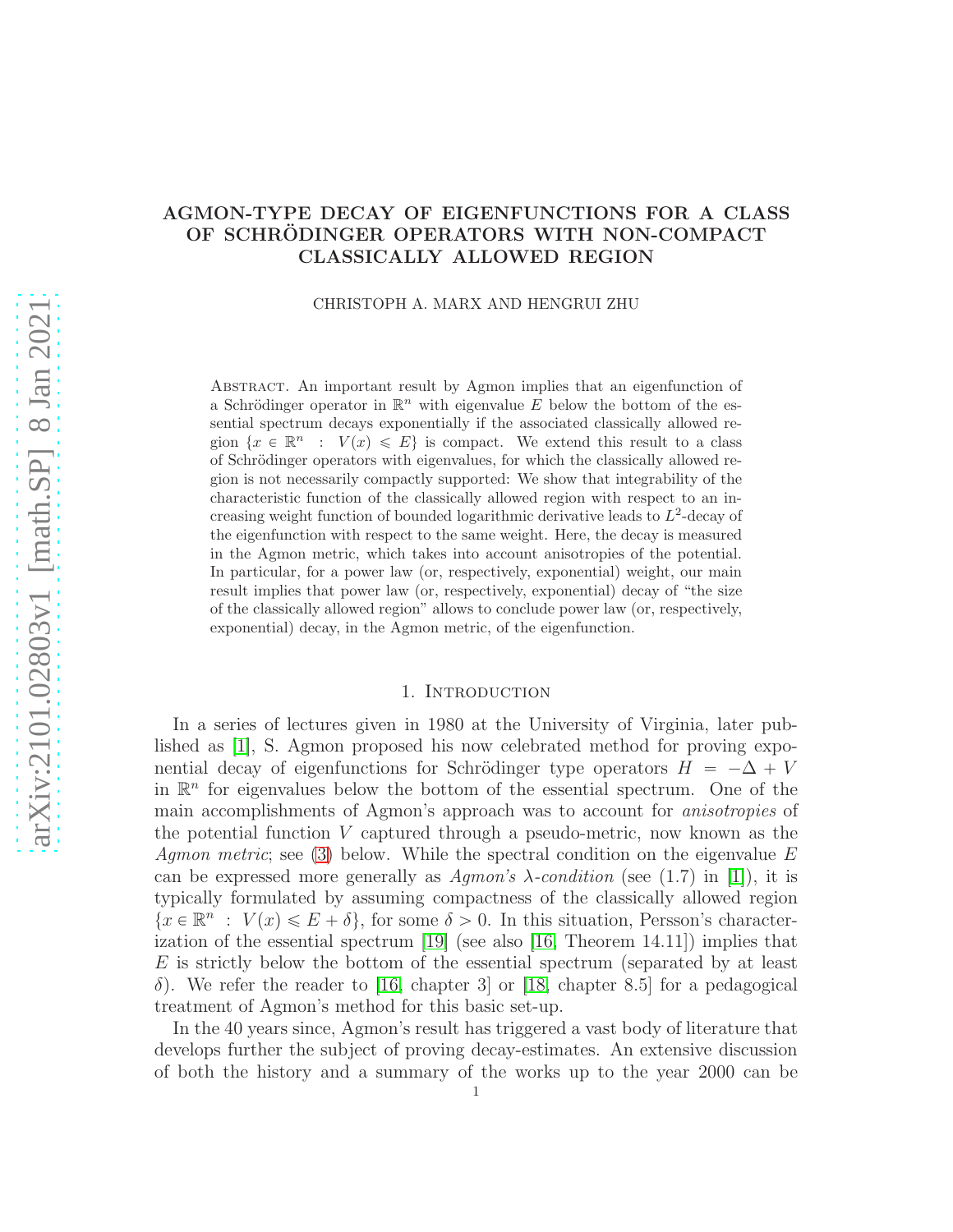#### 2 C. A. MARX AND H. ZHU

found in the review article [\[15\]](#page-17-3). Of the developments in more recent years, we mention without aiming for a comprehensive list: applications to tight binding type models (see e.g.  $[7, 23]$  $[7, 23]$ ), decay estimates for magnetic Schrödinger operators (see e.g. [\[17,](#page-17-6) [20\]](#page-17-7)), decay estimates in superconductivity (for a review, see [\[9\]](#page-17-8)) and for the Robin problem (see e.g.  $[13, 14]$  $[13, 14]$ ), Agmon estimates on quantum graphs (see e.g.  $[12, 2, 11]$  $[12, 2, 11]$  $[12, 2, 11]$ ), and the landscape function approach (see e.g.  $[3, 22, 8]$  $[3, 22, 8]$  $[3, 22, 8]$ ).

The subject of this short paper is to examine anisotropic decay for the basic Schrödinger set-up in  $\mathbb{R}^n$ , without assuming compactness of the classically allowed region. Specifically, we show that if the characteristic function of the classically allowed region associated with an eigenvalue  $E$  is merely integrable with respect to (the square of) an increasing weight function  $1 \leq \phi \in C^1([0, +\infty))$  with bounded *logarithmic derivative*, i.e. if for some  $0 < \epsilon < 1$  and  $\delta > 0$  one has

<span id="page-1-0"></span>
$$
\int \chi_{\{V \le E + \delta\}}(x) \phi((1 - \epsilon)\rho_E(x))^2 d^n x < +\infty ,
$$
\n(1)

then the associated eigenfunctions exhibit  $L^2$ -decay with respect to the same weight. Here, the decay is measured in the Agmon distance  $\rho_E(x)$  of x to the origin (see [\(3\)](#page-2-0)-[\(5\)](#page-3-0) for the definition), which takes into account anisotropies of the potential. Our main result is formulated in Theorem [2.3,](#page-4-0) the precise set-up of which is summarized in hypotheses (H1) and ([H2\)](#page-3-1) of section [2.](#page-2-1) Particularly relevant examples for admissible weight functions  $\phi$  in [\(1\)](#page-1-0) are power functions  $\phi(t) = (1 + t)^r$  with  $r > 0$ , and exponentials  $\phi(t) = e^{\alpha t}$  with  $\alpha > 0$ . In this context we also point out that our integrability condition [\(1\)](#page-1-0) still implies that the eigenvalue E is at a positive distance of at least  $\delta$  below the bottom of the essential spectrum, see Proposition [3.1](#page-11-0) in section [3.2.1.](#page-11-1)

Morally, the integrability condition in [\(1\)](#page-1-0) can be understood as allowing for a classically allowed region which stretches out to  $\infty$ , however in such a way that its measure decays like  $1/\phi$ , when measured in the Agmon metric; see also Remark [2.2](#page-4-1) for the situation in one dimension. In particular, for power law weights in [\(1\)](#page-1-0),  $\phi(t) = (1 + t)^r$  with exponent  $r > 0$ , our main result in Theorem [2.3](#page-4-0) implies that power law decay of "the size of the classically allowed region" still allows to conclude power law decay with same exponent of the wave function. Explicit examples for potentials satisfying the condition [\(1\)](#page-1-0) are constructed in section [3.2.2.](#page-12-0) We note that, since for compact classically allowed region, exponential decay of eigenfunctions is known to be optimal [\[5\]](#page-16-3), our condition of bounded logarithmic derivative for the weight function  $\phi$  in [\(1\)](#page-1-0) is in general necessary. Finally, we mention that while our result could be related the more general framework of Agmon's λ-condition, we believe that a direct proof is valuable in its own right; to our knowledge, this type of question has not been examined explicitly in the literature.

We structure the paper as follows: In section [2,](#page-2-1) we describe the precise setup (see hypotheses (H1) - ([H2\)](#page-3-1), and (H3), respectively) for our main results, Theorem [2.3](#page-4-0) and its extension, Theorem [2.4.](#page-5-0) The proofs of Theorems [2.3](#page-4-0) and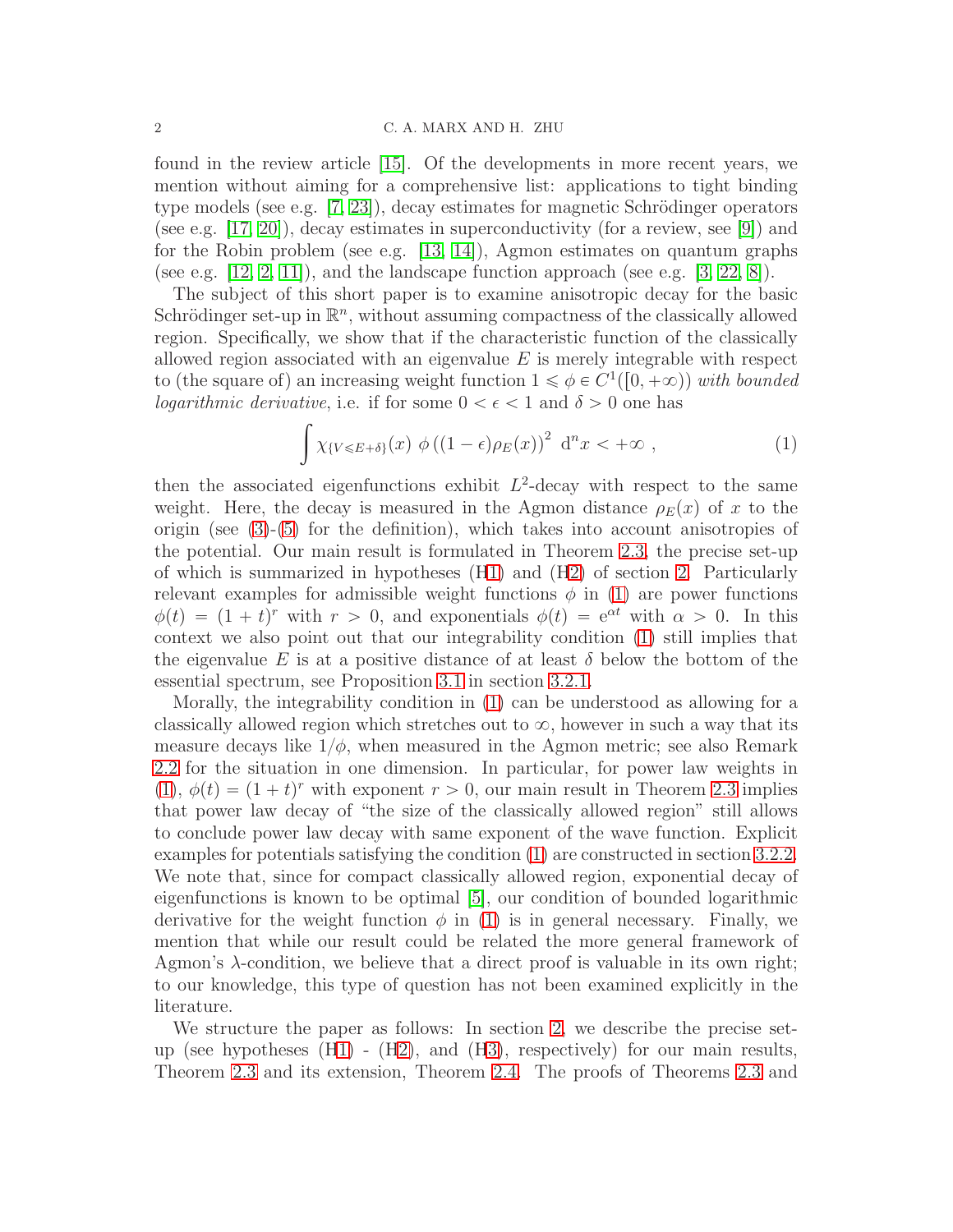[2.4](#page-5-0) are given in section [3.1.](#page-5-1) Section [3.2](#page-11-2) provides some additional context for our main results: In section [3.2.1,](#page-11-1) we show that for eigenvalues  $E$  for which the integrability condition in [\(1\)](#page-1-0) is satisfied are still strictly below the bottom of the essential spectrum (see Proposition [3.1\)](#page-11-0). In section [3.2.2,](#page-12-0) we construct explicit examples of potentials for which the integrability condition in [\(1\)](#page-1-0) holds. Finally, in section [4,](#page-15-0) we prove point-wise decay of eigenfunctions for more regular potentials (Theorem [4.2\)](#page-15-1); this extends the well known result for an exponential weight going back to Agmon [\[1\]](#page-16-0) to the more general weight functions with bounded logarithmic derivative, considered in this article.

<span id="page-2-1"></span>Acknowledgements: The authors would like to thank Peter D. Hislop for numerous valuable discussions while preparing this manuscript.

## 2. Set-up and main result

Let  $H = -\Delta + V$  be a closed operator acting on  $L^2(\mathbb{R}^n)$  with  $\sigma(H) \subseteq \mathbb{R}$ , where V is real-valued, continuous, and bounded below. While certain aspects of this paper may hold true for more general situations, for simplicity and concreteness, we consider the following set-up:

Hypothesis 1 (H1). (a) Let V be real-valued continuous and bounded below,

$$
-\infty < m_V := \inf_{x \in \mathbb{R}^n} V(x) , \qquad (2)
$$

and suppose that, as a multiplication operator with natural self-adjoint domain  $D(V) := \{ f \in L^2(\mathbb{R}^n) : (Vf) \in L^2 \}, V$  is relatively  $(-\Delta)$ -bounded with relative bound strictly less than one; here, as usual, we define  $(-\Delta)$ as a self-adjoint operator on  $H^2(\mathbb{R}^n)$ . In this case,  $H = -\Delta + V$  is a self-adjoint operator on the domain  $H^2(\mathbb{R}^n) \subseteq D(V)$ .

(b) Let  $\psi$  be an eigenfunction of H with associated eigenvalue  $E \in \mathbb{R}$  which also satisfies that  $\psi \in L^{\infty}(\mathbb{R}^n)$ .

<span id="page-2-2"></span>*Remark* 2.1. In view of hypothesis (H1) part (b), we note that for  $n \leq 3$ , the Sobolev Embedding Theorem embeds  $H^2(\mathbb{R}^n)$  into the continuous functions vanishing at infinity, so that the condition  $\psi \in L^{\infty}(\mathbb{R}^n)$  holds trivially for any eigenfunction  $\psi$  of H. Moreover, in any dimension  $n \in \mathbb{N}$ , an eigenfunction  $\psi$  of H also satisfies  $\psi \in L^{\infty}(\mathbb{R}^n)$  if the potential V is sufficiently regular (with regularity depending on *n*); indeed,  $V \in C^k(\mathbb{R}^n)$  with bounded derivatives, implies that any eigenvector  $\psi$  of H automatically satisfies  $\psi \in H^{k+2}(\mathbb{R}^n)$  and thus is continuous and vanishing at infinity if  $k + 2 > \frac{n}{2}$  $\frac{n}{2}$ , see e.g. [\[15,](#page-17-3) Proposition 1.2]. The latter will also play a role in the point-wise bounds discussed in section [4.](#page-15-0)

We recall that for a continuous potential V and  $E \in \mathbb{R}$ , the Agmon metric is defined by

<span id="page-2-0"></span>
$$
\rho_E(x, y) := \inf_{\gamma \in P_{x, y}} \int_0^1 \left( V(\gamma(t)) - E \right)_+^{1/2} |\dot{\gamma}(t)| \, \mathrm{d}t \;, \tag{3}
$$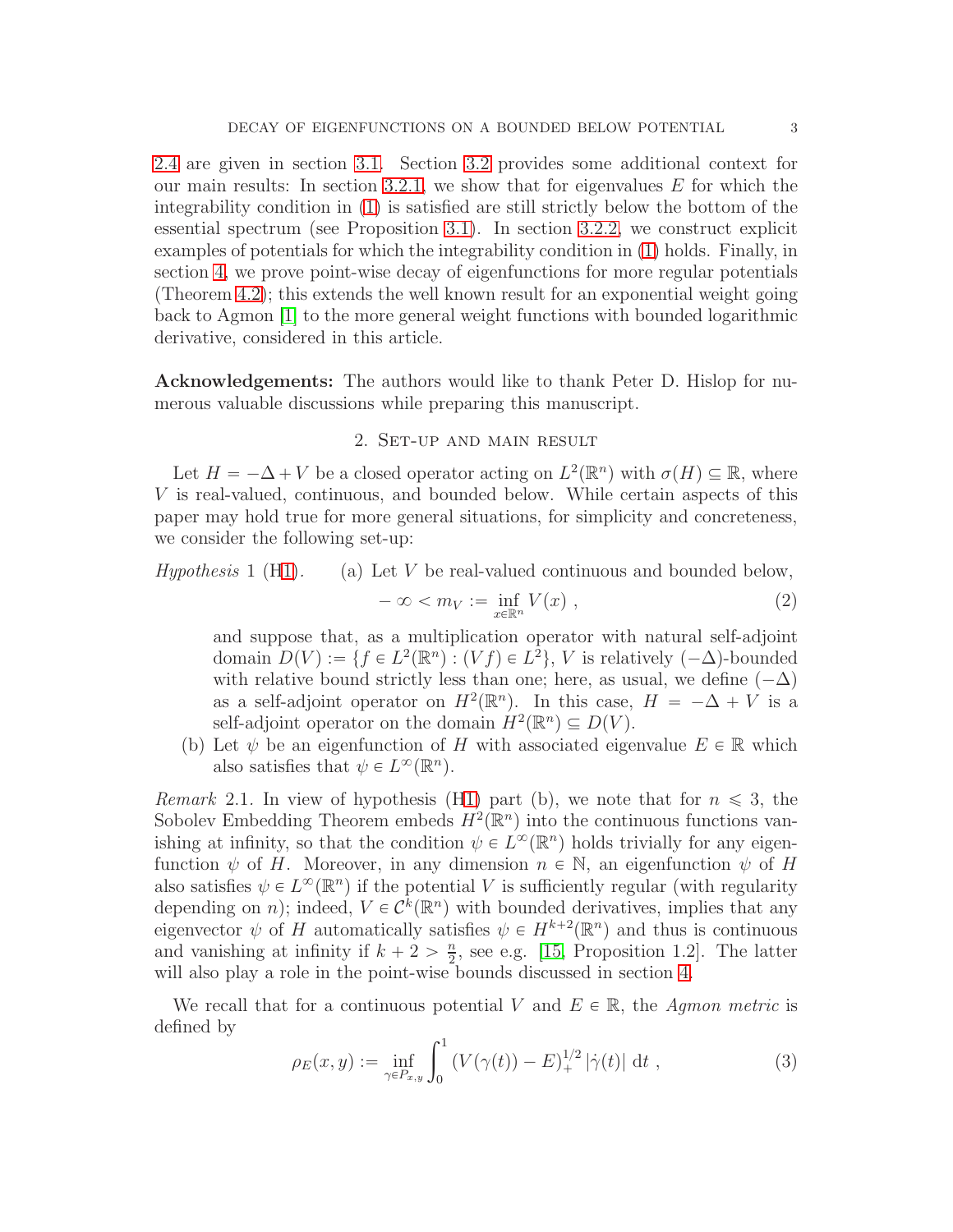where  $P_{x,y} := \{ \gamma : [0,1] \to \mathbb{R}^n | \gamma(0) = x, \gamma(1) = y, \text{ and } \gamma \in AC[0,1] \},\$  and  $(V - E)_+ := \max\{V - E, 0\}.$  In particular, the distance in the Agmon metric is zero precisely if two points can be connected by a path which remains completely inside the classically allowed region  $\{V \leq E\}$ . We note that in one dimension, the definition in [\(3\)](#page-2-0) reduces to the WKB factor:

<span id="page-3-2"></span>
$$
\rho_E(x, y) = \text{sgn}(y - x) \int_x^y \left( V(t) - E \right)_+^{1/2} \, \mathrm{d}t \, , \text{ for } x, y \in \mathbb{R}^1 \, . \tag{4}
$$

We will write

<span id="page-3-0"></span>
$$
\rho_E(x) := \rho_E(x, 0) \tag{5}
$$

for the Agmon distance of  $x \in \mathbb{R}^n$  to the origin.

Finally, we recall the key property of the Agmon metric which provides a relation to the classically allowed region:  $x \mapsto \rho_E(x)$  is locally Lipschitz on  $\mathbb{R}^n$ , in particular, for a.e. in  $x \in \mathbb{R}^n$ ,  $\rho_E(x)$  is differentiable with

<span id="page-3-7"></span>
$$
|\nabla \rho_E(x)|^2 \le (V(x) - E)_+ , \qquad (6)
$$

see, e.g., Proposition 3.3 in [\[16\]](#page-17-1).

<span id="page-3-1"></span>*Hypothesis* 2 ([H2\)](#page-3-1). Let  $E \in \mathbb{R}$  be an eigenvalue satisfying hypothesis (H1). For some function  $1 \le \phi \in C^1([0, +\infty))$  with properties

<span id="page-3-3"></span>
$$
\lim_{t \to +\infty} \phi(t) = \infty \quad \text{and} \tag{7}
$$

<span id="page-3-4"></span>
$$
0 < \sup \left| \frac{\phi'}{\phi} \right| =: M_{\phi} < \infty \;, \tag{8}
$$

suppose there exist  $\epsilon, \delta > 0$  with

<span id="page-3-6"></span>
$$
\max\left\{0, 1 - M_{\phi}^{-2}\right\} < \epsilon < 1\tag{9}
$$

such that

<span id="page-3-5"></span>
$$
\chi_{\{V \le E + \delta\}} \phi \left( (1 - \epsilon) \rho_E \right) \in L^2(\mathbb{R}^n) \ . \tag{10}
$$

Here,  $\rho_E(x)$  is the distance to the origin in the Agmon metric, associated with the eigenvalue  $E$ , defined in  $(4)-(5)$  $(4)-(5)$ .

We will refer to a function  $1 \leq \phi \in C^1([0, +\infty))$  which satisfies the conditions  $(7)-(8)$  $(7)-(8)$  $(7)-(8)$  as an *admissible weight function*. Note that condition  $(8)$  is equivalent to assuming that  $\phi$  has *bounded logarithmic derivative*. In view of our main result, particularly relevant examples for admissible weight functions are power functions  $\phi(t) = (1 + t)^r$  with  $r > 0$ , and exponentials  $\phi(t) = e^{\alpha t}$  with  $\alpha > 0$ . Since for compact classically allowed region, exponential decay of eigenfunctions is known to be optimal [\[5\]](#page-16-3), our condition of bounded logarithmic derivative for the weight function  $\phi$  in [\(8\)](#page-3-4) is in general necessary. Condition [\(10\)](#page-3-5) in hypothesis ([H2\)](#page-3-1) thus requires that the "δ-enlarged" classically allowed region  $\{V \leqslant E + \delta\}$ be  $\phi$ -integrable in the Agmon metric.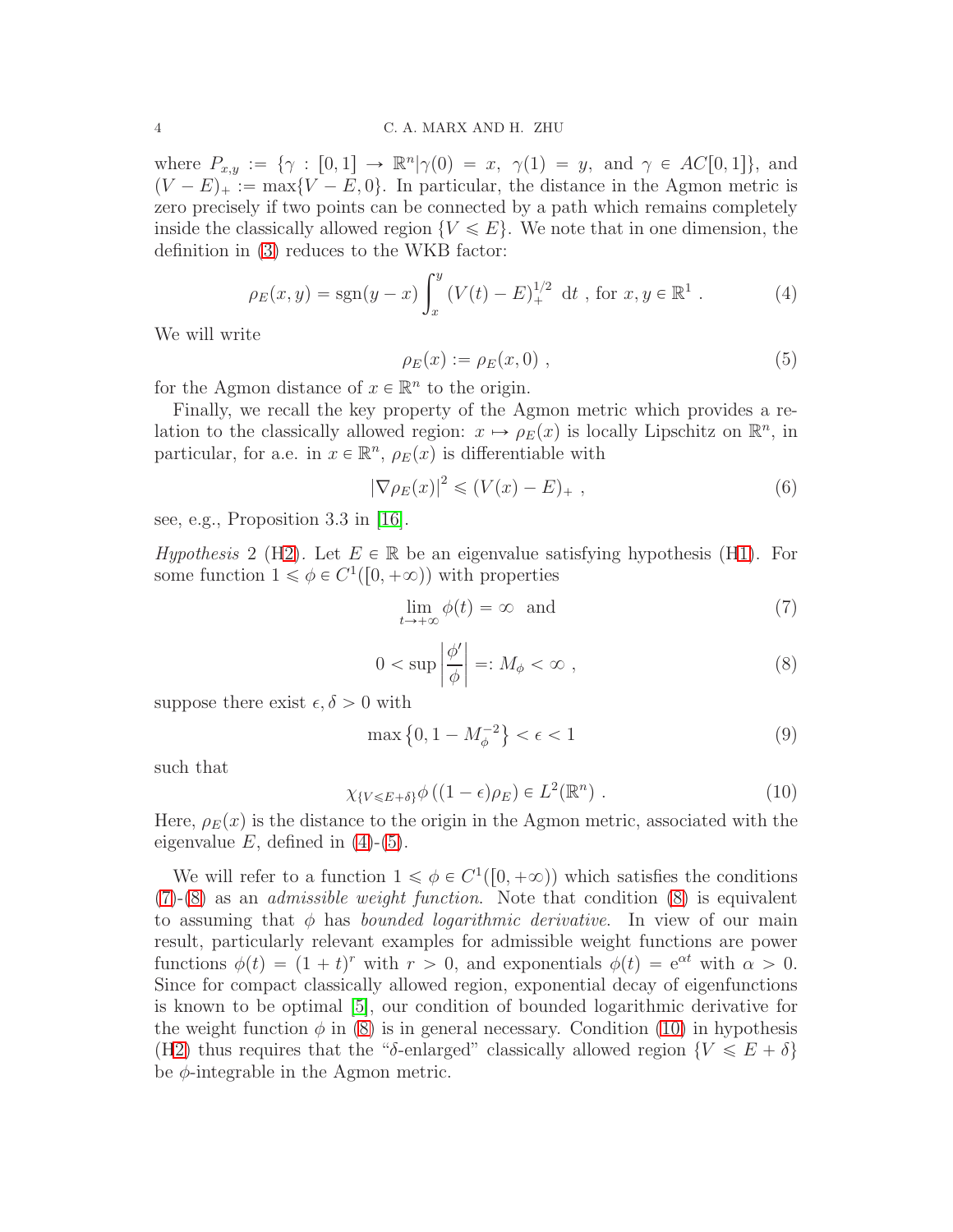<span id="page-4-1"></span>Remark 2.2. To further interpret the meaning of the integrability condition in [\(10\)](#page-3-5), observe that in one dimension  $(n = 1)$ , continuity of V implies that the sub-level set  $\{V \leqslant E + \delta\}$  is a countable union of closed intervals, i.e.

<span id="page-4-3"></span><span id="page-4-2"></span>
$$
\{V \leqslant E + \delta\} = \bigcup_{j \in \mathbb{Z}} [a_j, b_j] \tag{11}
$$

with  $[a_j, b_j]$  mutually disjoint except possibly for endpoints. Here, without loss of generality, we take  $[a_j, b_j] \subseteq [0, +\infty)$  for  $j \ge 0$  and  $[a_j, b_j] \subseteq (-\infty, 0]$  for  $j < 0$ .

Observe that the simple form of the Agmon metric in one dimension in [\(4\)](#page-3-2) implies that  $\rho_E(x)$  increases on  $[0, +\infty)$  and decreases on  $(-\infty, 0]$  (not necessarily strictly). Thus, since  $\phi$  is increasing, the integrability condition [\(10\)](#page-3-5) requires that the length of each of the intervals in the decomposition [\(11\)](#page-4-2) be summable with respect to  $\phi((1 - \epsilon)\rho_E)^2$ , i.e.

$$
\sum_{j\geq 0} \phi((1-\epsilon)\rho_E(a_j))^2 |b_j - a_j| \leq \|\chi_{\{V \leq E + \delta\} \cap [0, +\infty)} \phi((1-\epsilon)\rho_E)\|_2^2
$$
  

$$
\leq \sum_{j\geq 0} \phi((1-\epsilon)\rho_E(b_j))^2 |b_j - a_j| , \qquad (12)
$$

and similarly for  $\|\chi_{\{V \leq E+\delta\} \cap (-\infty,0])} \phi\left((1-\epsilon)\rho_E\right)\|_2^2$ , where  $j < 0$  and the roles of  $a_j$  and  $b_j$  in [\(12\)](#page-4-3) are interchanged.

Our result shows that  $\phi$ -integrability of the classically allowed region in the sense of  $(10)$  in hypothesis  $(H2)$  $(H2)$  implies  $L^2$ -decay of the eigenfunction with respect to the same weight, specifically:

<span id="page-4-0"></span>**Theorem 2.3.** Let  $\psi \in L^2(\mathbb{R}^n)$  be an eigenfunction of H satisfying hypothesis (H1). Suppose that for an associated eigenvalue E and a weight function  $\phi$  as in hypothesis ([H2\)](#page-3-1), the integrability condition [\(10\)](#page-3-5) holds for some  $0 < \epsilon < 1$  as in [\(9\)](#page-3-6) and  $\delta > 0$ . Then, there exists a constant  $0 < c_{\epsilon,\delta} < \infty$ , such that

$$
\int \phi((1-\epsilon)\rho_E(x))^2 |\psi(x)|^2 d^n x \leq c_{\epsilon,\delta}.
$$

We note that the positive lower bound on the value of  $\epsilon$  in [\(9\)](#page-3-6) is a result of isolating the contribution of the "δ-enlarged classically allowed region,"  $\{V \leq$  $E + \delta$ ; see also [\(28\)](#page-7-0) in the proof below. It drops to zero if  $M_{\phi} \leq 1$ , i.e. if  $\phi' \leq \phi$ for all  $t \in [0, +\infty)$ . By Grönwall's inequality, the latter is equivalent to  $\phi(x) \leq e^t$ , for all  $t \in [0, \infty)$ . For the power law weights

<span id="page-4-4"></span>
$$
\phi(t) = (1+t)^r \text{ with } r > 1 , \qquad (13)
$$

the condition in [\(9\)](#page-3-6) however implies the positive lower bound

$$
\epsilon > 1 - \frac{1}{r^2} \tag{14}
$$

This positive lower bound on  $\epsilon$  can however be removed by replacing hypothesis ([H2\)](#page-3-1) with the following: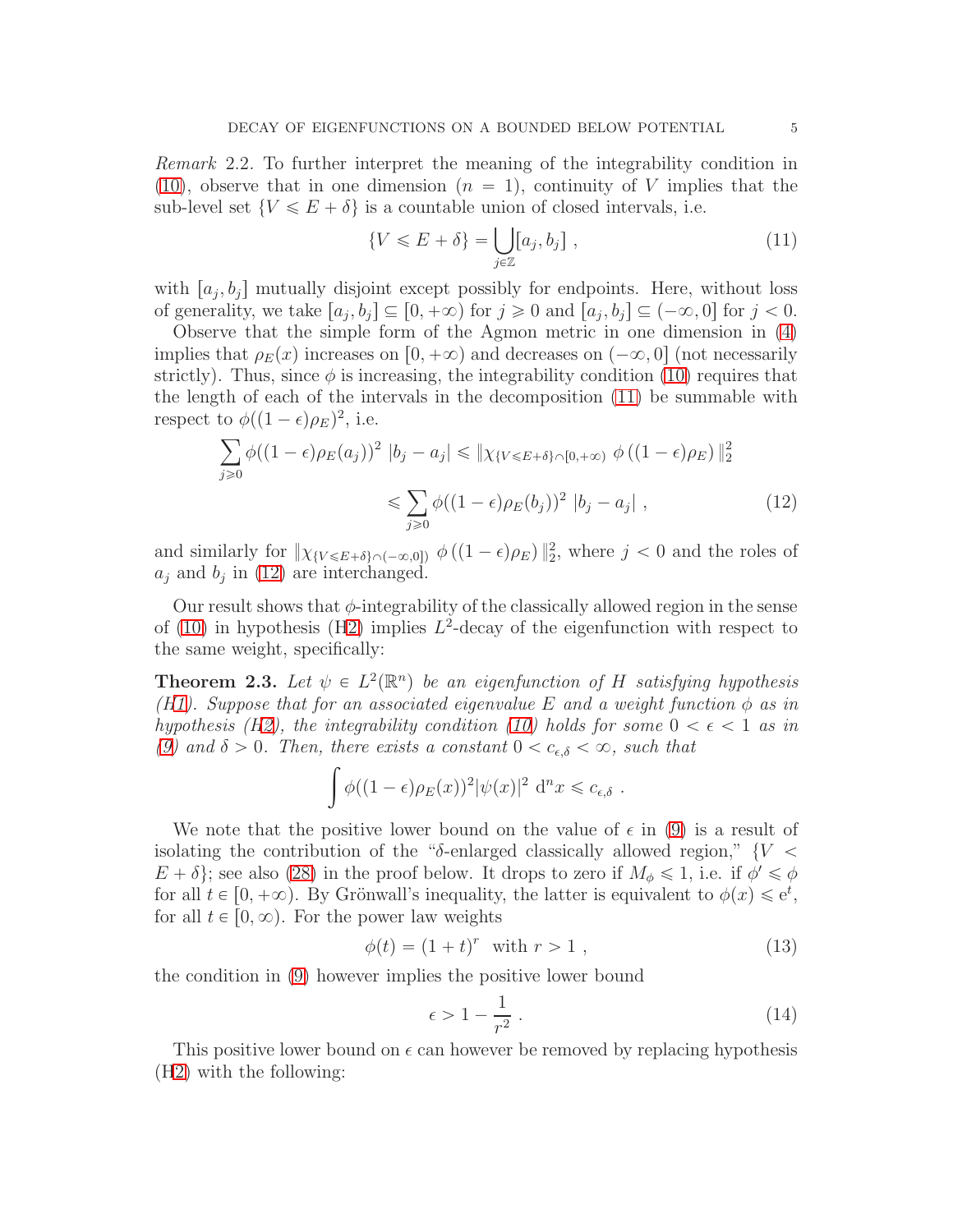$Hypothesis$  3 (H3).  $\binom{1}{0}$ ,  $+\infty$ ) satisfy [\(7\)](#page-3-3) and [\(8\)](#page-3-4), as well as that

<span id="page-5-2"></span>
$$
\lim_{x \to \infty} \frac{\phi'(x)}{\phi(x)} = 0.
$$
\n(15)

(b) For V and  $E \in \mathbb{R}$  as in (H1), assume that

<span id="page-5-3"></span>
$$
\lim_{x \to \infty} \rho_E(x) = \infty \tag{16}
$$

Suppose that there exist  $0 < \epsilon < 1$  and  $\delta > 0$  such that [\(10\)](#page-3-5) holds.

An important example of weights satisfying [\(15\)](#page-5-2) are the power law weights in [\(13\)](#page-4-4). We mention that in one dimension, the condition [\(16\)](#page-5-3) is always satisfied; see also Remark [3.2.](#page-8-0) Replacing hypothesis ([H2\)](#page-3-1) by (H3), we then obtain an improved result which removes the positive lower threshold on  $\epsilon$  in [\(9\)](#page-3-6):

<span id="page-5-0"></span>**Theorem 2.4.** Suppose  $\psi \in L^2(\mathbb{R}^n)$  is an eigenfunction of H in the sense of hypothesis  $(H1)$  and that for an associated eigenvalue E the condition [\(16\)](#page-5-3) in hypothesis (H3) holds. Given a weight function  $\phi$ , satisfying the hypothesis (H3) item (a), one has: for each  $0 < \epsilon < 1$  and  $\delta > 0$  for which the integrability condition [\(10\)](#page-3-5) holds, there exists a constant  $0 < \tilde{c}_{\epsilon,\delta} < \infty$  such that

$$
\int \phi((1-\epsilon)\rho_E(x))^2 |\psi(x)|^2 d^n x \leq \tilde{c}_{\epsilon,\delta}.
$$

# 3.  $L^2$  DECAY

<span id="page-5-1"></span>3.1. Proof of the main results. Following Agmon, the key to proving Theo-rem [2.3](#page-4-0) is to perform a gauge transform, which we will adapt to the weight  $\phi$ . Specifically, given  $\epsilon > 0$  as in [\(9\)](#page-3-6), for  $\alpha > 0$ , we consider the operator

<span id="page-5-4"></span>
$$
H_{f_{\alpha}} := \phi(f_{\alpha}) H \phi(f_{\alpha})^{-1},\tag{17}
$$

where

$$
f_{\alpha} := \frac{(1 - \epsilon)\rho_E}{1 + \alpha(1 - \epsilon)\rho_E} ;
$$
\n(18)

To avoid confusion, we mention that  $\phi(f_\alpha)^{-1}$  denotes  $\frac{1}{\phi(f_\alpha)}$  and not the inverse function of  $\phi(f_\alpha)$ . Since we will eventually take the limit  $\alpha \to 0^+$ , we also note that

$$
f_{\alpha}(x) \nearrow (1 - \epsilon)\rho_E(x) =: f_0(x) , \qquad (19)
$$

monotonically for each  $x \in \mathbb{R}^n$ .

Finally, given an eigenfunction  $\psi$  as in hypothesis (H1), we associate with the transformed operator [\(17\)](#page-5-4) the transformed wave function:

$$
\Phi_{\alpha} := \phi(f_{\alpha})\psi \tag{20}
$$

We then prove the following key lemma: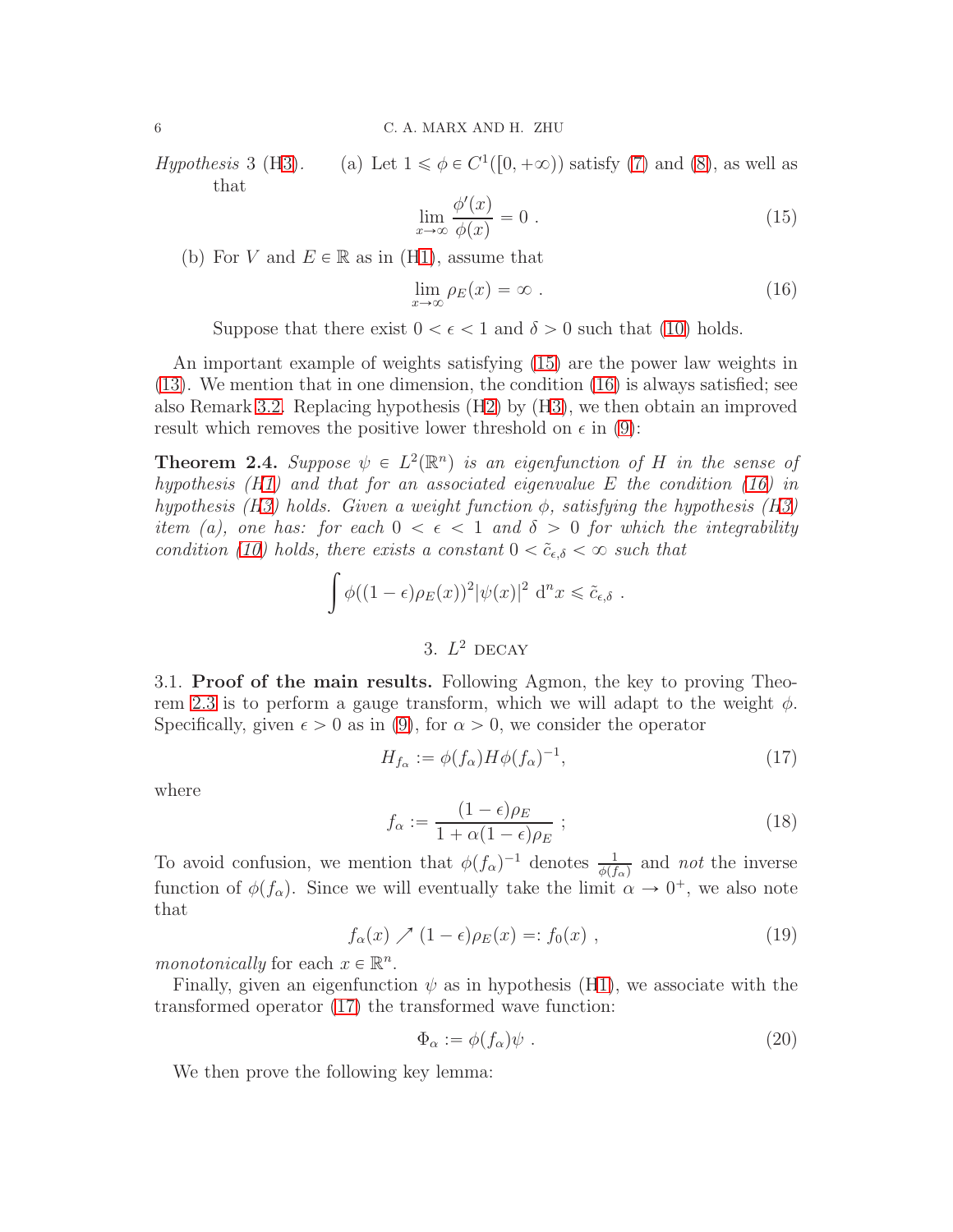<span id="page-6-5"></span>**Lemma 3.1.** Given max  $\{0, 1 - M_{\phi}^{-2}\} < \epsilon < 1$  and  $\delta > 0$  as in hypothesis ([H2\)](#page-3-1). For each  $\alpha > 0$ , one then has that  $\Phi_{\alpha} \in H^1(\mathbb{R}^n) \cap D(V)$  and

<span id="page-6-4"></span>
$$
||\Phi_{\alpha}||_{2}^{2} \leq \frac{1}{\eta_{\epsilon}\delta} \left\{ \Re \langle \Phi_{\alpha}, (H_{f_{\alpha}} - E)\Phi_{\alpha} \rangle + \int |\Phi_{\alpha}|^{2} (V - E)_{-} \right\} + \int_{\{V \leqslant E + \delta\}} |\Phi_{\alpha}|^{2} , (21)
$$

where

$$
0 < \eta_{\epsilon} := 1 - M_{\phi}^2 (1 - \epsilon) < 1 \tag{22}
$$

Here, as common, we denote  $(V - E)_{-} := |V - E| - (V - E)_{+}$ .

*Proof.* Fix  $\alpha > 0$ . First, we verify that  $\Phi_{\alpha} \in H^1(\mathbb{R}^n)$ . Observe that  $\Phi_{\alpha} \in L^2$  since  $\psi \in L^2$  and  $\phi(f_\alpha)$  is bounded by

<span id="page-6-0"></span>
$$
0 \le f_{\alpha} \le \min\left\{f_0, \frac{1}{\alpha}\right\} \,. \tag{23}
$$

We also need to show that  $\nabla \Phi_{\alpha} \in L^2$ , where

<span id="page-6-1"></span>
$$
\nabla \Phi_{\alpha} = \phi'(f_{\alpha}) \psi \nabla f_{\alpha} + \phi(f_{\alpha}) \nabla \psi .
$$
\n(24)

Using [\(6\)](#page-3-7), for a.e.  $x \in \mathbb{R}^n$ ,  $|\nabla f_{\alpha}|^2$  is estimated by

<span id="page-6-3"></span>
$$
|\nabla f_{\alpha}|^2 = \left|\frac{\nabla f_0}{(1 + \alpha f_0)^2}\right|^2 \le |\nabla f_0|^2 \le (1 - \epsilon)(V - E)_+ . \tag{25}
$$

Therefore, the bound in [\(23\)](#page-6-0) and the hypothesis in (H1) that  $\psi \in D(V)$  yield

$$
\int |\phi'(f_{\alpha})\psi|^{2} |\nabla f_{\alpha}|^{2} \leq (1 - \epsilon) \sup_{0 \leq t \leq 1/\alpha} |\phi'(t)|^{2} \int |\psi|^{2} (V - E)_{+}
$$
\n
$$
= (1 - \epsilon) \sup_{0 \leq t \leq 1/\alpha} |\phi'(t)|^{2} \left\{ \int_{\{V - E \geq 1\}} |\psi|^{2} (V - E)_{+} + \int_{\{0 \leq V - E < 1\}} |\psi|^{2} (V - E)_{+} \right\}
$$
\n
$$
\leq \sup_{0 \leq t \leq 1/\alpha} |\phi'(t)|^{2} \left\{ ||\psi(V - E)||_{2}^{2} + ||\psi||_{2}^{2} \right\} < \infty . \tag{26}
$$

To see that also the second term in [\(24\)](#page-6-1) is in  $L^2$ , observe that by [\(23\)](#page-6-0),  $\phi(f_\alpha)$ is bounded, and that the hypotheses in (H1) imply that  $\psi \in H^2(\mathbb{R}^n) \subseteq D(V)$ . In summary, we conclude that  $\Phi_{\alpha} \in H^1(\mathbb{R}^n)$ ; moreover,  $\Phi_{\alpha} \in D(V)$  because  $\psi \in D(V)$  and  $\phi(f_\alpha) \in L^\infty$ .

Now, we compute the gauge transform:

$$
H_{f_{\alpha}} = -\phi(f_{\alpha})\Delta\phi(f_{\alpha})^{-1} + V
$$
  
= -[\phi(f\_{\alpha})\nabla\phi(f\_{\alpha})^{-1}] \cdot [\phi(f\_{\alpha})\nabla\phi(f\_{\alpha})^{-1}] + V ,

where

$$
\phi(f_{\alpha})\nabla\phi(f_{\alpha})^{-1} = \nabla - \frac{\phi'(f_{\alpha})}{\phi(f_{\alpha})}\nabla f_{\alpha} =: \nabla - \omega_{\alpha} .
$$

Whence, we have

<span id="page-6-2"></span>
$$
H_{f_{\alpha}} = -(\nabla - \omega_{\alpha})^2 + V = -\Delta + [\nabla, \omega_{\alpha}]_+ - |\omega_{\alpha}|^2 + V , \qquad (27)
$$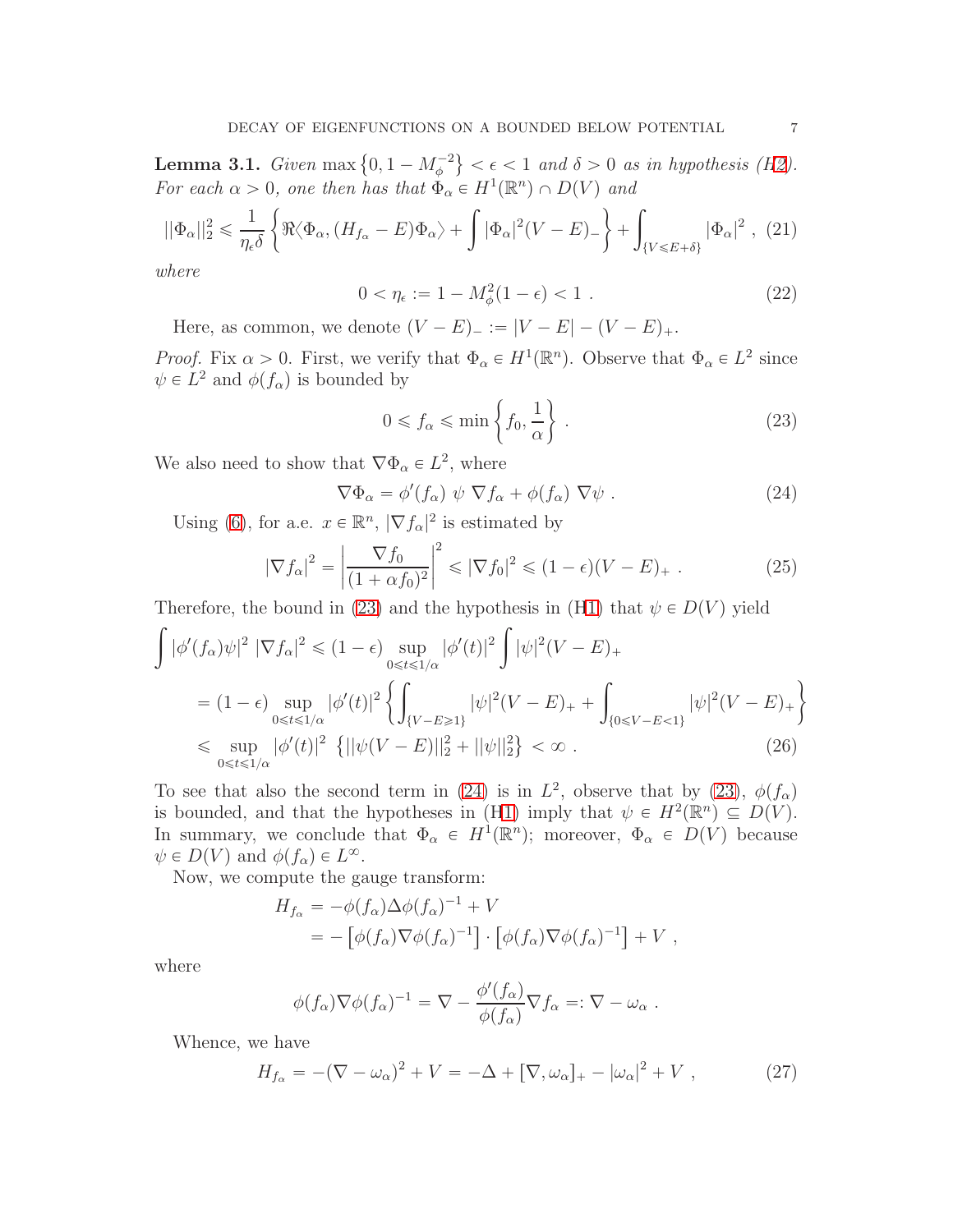where  $[\nabla, \omega_{\alpha}]_+$  is the anti-commutator of  $\nabla$  and  $\omega_{\alpha}$ . Then, since  $\Phi_{\alpha} \in H^1(\mathbb{R}^n) \cap$  $D(V)$ , we estimate, using [\(27\)](#page-6-2) and [\(25\)](#page-6-3):

$$
\Re \langle \Phi_{\alpha}, (H_{f_{\alpha}} - E) \Phi_{\alpha} \rangle \ge \langle \Phi_{\alpha}, (V - |\omega_{\alpha}|^{2} - E) \Phi_{\alpha} \rangle
$$
  
\n
$$
\ge \langle \Phi_{\alpha}, (V - \left| \frac{\phi'(f_{\alpha})}{\phi(f_{\alpha})} \right|^{2} (1 - \epsilon)(V - E)_{+} - E) \Phi_{\alpha} \rangle
$$
  
\n
$$
\ge \langle \Phi_{\alpha}, (V - M_{\phi}^{2}(1 - \epsilon)(V - E)_{+} - E) \Phi_{\alpha} \rangle. \tag{28}
$$

Here, we used that  $[\nabla, \omega_{\alpha}]_+$  is antisymmetric, so its real part vanishes. Thus, substituting for  $M_{\phi}^2(1 - \epsilon) = 1 - \eta_{\epsilon}$ , and taking  $\delta > 0$  as in ([H2\)](#page-3-1) so that [\(10\)](#page-3-5) holds, we have

<span id="page-7-0"></span>
$$
\Re \langle \Phi_{\alpha}, (H_{f_{\alpha}} - E) \Phi_{\alpha} \rangle \ge \langle \Phi_{\alpha}, (-(V - E)_{-} + \eta_{\epsilon}(V - E)_{+}) \Phi_{\alpha} \rangle
$$
  
\n
$$
= \eta_{\epsilon} \left\{ \int_{\{V > E + \delta\}} |\Phi_{\alpha}|^{2} (V - E)_{+} + \int_{\{E < V \le E + \delta\}} |\Phi_{\alpha}|^{2} (V - E)_{+} \right\}
$$
  
\n
$$
- \int |\Phi_{\alpha}|^{2} (V - E)_{-} \ge \eta_{\epsilon} \delta \int_{\{V > E + \delta\}} |\Phi_{\alpha}|^{2} - \int |\Phi_{\alpha}|^{2} (V - E)_{-}
$$
  
\n
$$
= \eta_{\epsilon} \delta \left\{ ||\Phi_{\alpha}||_{2}^{2} - \int_{\{V \le E + \delta\}} |\Phi_{\alpha}|^{2} \right\} - \int |\Phi_{\alpha}|^{2} (V - E)_{-} . \tag{29}
$$

Finally, to show the finiteness of the last two terms on the right hand side of [\(29\)](#page-7-1), we write

<span id="page-7-2"></span><span id="page-7-1"></span>
$$
S_{E,V,\epsilon,\delta} := ||\chi_{\{V \le E+\delta\}}\phi((1-\epsilon)\rho_E)||_2^2 < \infty , \qquad (30)
$$

whose existence is guaranteed by  $(10)$  in  $(H2)$  $(H2)$ . Then, we estimate, using our hypotheses in (H1) that V is bounded below and that  $\psi \in L^{\infty}$ :

$$
\int |\Phi_{\alpha}|^2 (V - E)_{-} \leq \int_{\{V \leq E\}} |\Phi_{\alpha}|^2 (E - V) = \int \chi_{\{V \leq E\}}^2 |\psi|^2 \phi(f_{\alpha})^2 (E - V)
$$
  
\n
$$
\leq \int \chi_{\{V \leq E + \delta\}}^2 |\psi|^2 \phi(f_0)^2 (E - m_V)
$$
  
\n
$$
\leq (E - m_V) ||\psi||_{\infty}^2 S_{E, V, \epsilon, \delta} =: C_1(E, m_V, S_{E, V, \epsilon, \delta}) < \infty .
$$
 (31)

Similarly, we have

<span id="page-7-3"></span>
$$
\int_{\{V \le E + \delta\}} |\Phi_{\alpha}|^2 \le ||\psi||_{\infty}^2 S_{E, V, \epsilon, \delta} =: C_2(E, m_V, S_{E, V, \epsilon, \delta}) < \infty.
$$
 (32)

For later purposes, note that both the bounds in [\(31\)](#page-7-2) and [\(32\)](#page-7-3) are uniform in  $\alpha > 0$ . In summary, combining [\(29\)](#page-7-1) with [\(31\)](#page-7-2) - [\(32\)](#page-7-3), we thus arrive at the claim in (21). in  $(21)$ .

Now, we are ready to prove the main result in Theorem [2.3:](#page-4-0)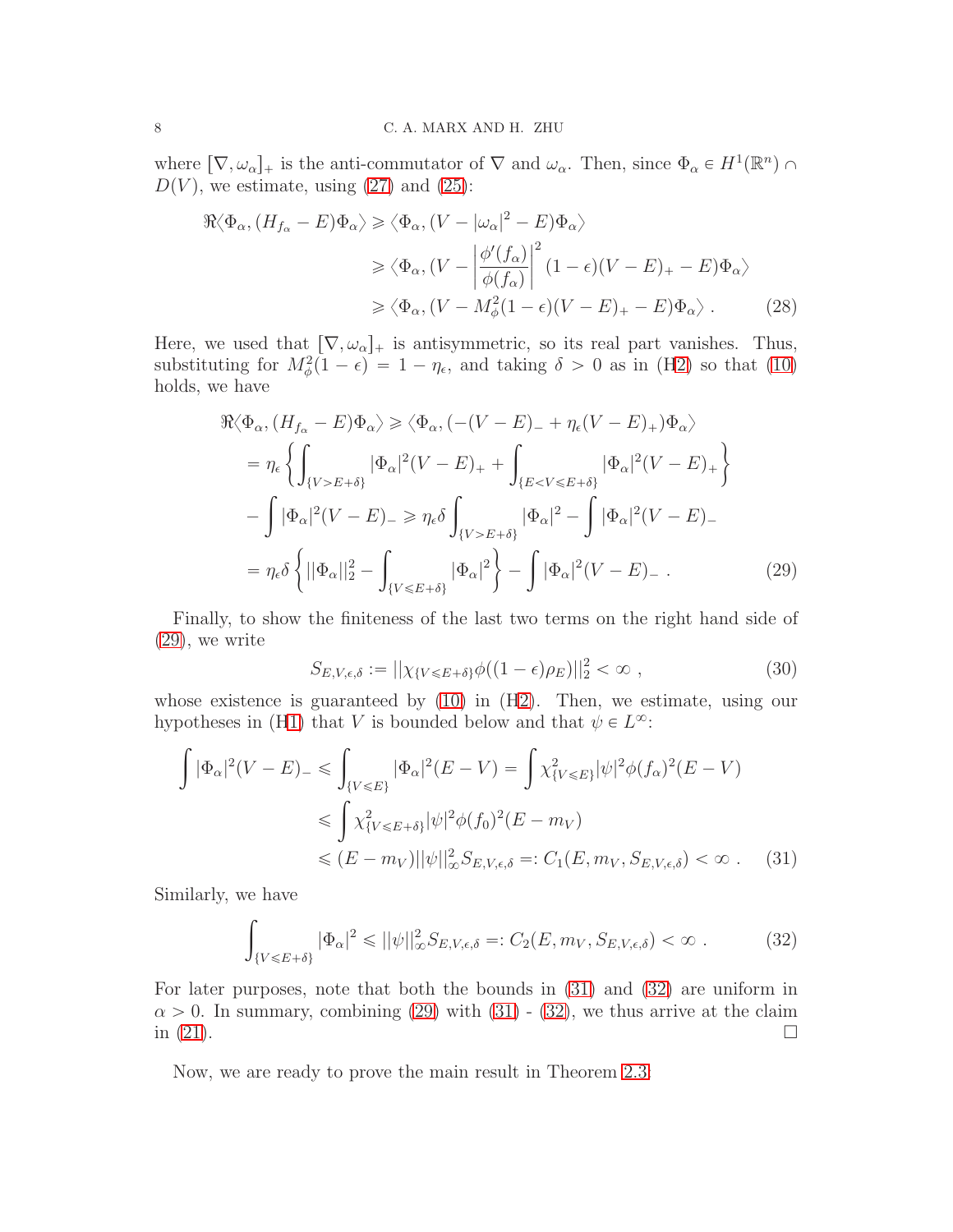*Proof of Theorem [2.3.](#page-4-0)* First, from Lemma [3.1](#page-6-5) and the bounds in  $(31)$  -  $(32)$ , we know that

$$
||\Phi_{\alpha}||_{2}^{2} \leq \frac{1}{\eta_{\epsilon}\delta} \left\{ \Re \langle \Phi_{\alpha}, (H_{f_{\alpha}} - E)\Phi_{\alpha} \rangle + \int |\Phi_{\alpha}|^{2} (V - E)_{-} \right\} + \int_{\{V \leq E + \delta\}} |\Phi_{\alpha}|^{2} \leq \frac{1}{\eta_{\epsilon}\delta} \Re \langle \Phi_{\alpha}, (H_{f_{\alpha}} - E)\Phi_{\alpha} \rangle + \frac{C_{1}(E, m_{V}, S_{E, V, \epsilon, \delta})}{\eta_{\epsilon}\delta} + C_{2}(E, m_{V}, S_{E, V, \epsilon, \delta}) . \tag{33}
$$

Observe that

<span id="page-8-2"></span><span id="page-8-1"></span>
$$
\langle \Phi_{\alpha}, (H_{f_{\alpha}} - E) \Phi_{\alpha} \rangle = \langle \phi(f_{\alpha})^2 \psi, (H - E) \psi \rangle = 0 , \qquad (34)
$$

hence, by  $(33)$  and  $(34)$ , we have:

$$
||\Phi_{\alpha}||_2^2 \leqslant \frac{C_1(E, m_V, S_{E, V, \epsilon, \delta})}{\eta_{\epsilon}\delta} + C_2(E, m_V, S_{E, V, \epsilon, \delta}) =: c_{\epsilon, \delta} < \infty \tag{35}
$$

Since  $c_{\epsilon,\delta}$  is *independent* of  $\alpha > 0$ , we can take the limit  $\alpha \to 0^+$ , and thus arrive at the claim by Fatou's Lemma,

$$
\int \phi((1-\epsilon)\rho_E(x))^2 |\psi(x)|^2 \leq \liminf_{\alpha \to 0+} ||\Phi_\alpha||_2^2 \leq c_{\epsilon,\delta} < \infty.
$$

We turn to the proof of Theorem [2.4](#page-5-0) which removes the positive lower bound on  $\epsilon$  in [\(9\)](#page-3-6) by replacing hypothesis ([H2\)](#page-3-1) with (H3). As mentioned earlier in section [2,](#page-2-1) in dimension one [\(16\)](#page-5-3) is redundant:

<span id="page-8-0"></span>Remark 3.2. Note that [\(16\)](#page-5-3) is always satisfied in dimension one  $(n = 1)$ , in which case the definition of the Agmon metric reduces to the WKB factor in [\(4\)](#page-3-2). Indeed, by the integrability condition [\(10\)](#page-3-5), we know that

$$
|\{V \leqslant E + \delta\} \cap \mathbb{R}^{\pm}| < ||\chi_{\{V \leqslant E + \delta\}}||_2 < ||\chi_{\{V \leqslant E + \delta\}}\phi((1 - \epsilon)\rho_E)||_2 < \infty , \quad (36)
$$

whence

$$
\lim_{x \to \pm \infty} |\{V > E + \delta\} \cap [0, x]| = |\{V > E + \delta\} \cap \mathbb{R}^{\pm}| = \infty \tag{37}
$$

Hence, using the special form of the Agmon metric in  $\mathbb R$  given in [\(4\)](#page-3-2), we have

$$
\liminf_{x \to \pm \infty} \rho_E(x) = \liminf_{x \to \pm \infty} \int_0^x (V - E)_+^{1/2} dt
$$
\n
$$
\geq \liminf_{x \to \pm \infty} \int_{\{V > E + \delta\} \cap [0, x]} (V - E)_+^{1/2} dt
$$
\n
$$
\geq \sqrt{\delta} |\{V > E + \delta\} \cap \mathbb{R}^{\pm}| = \infty
$$
\n(38)

Equation [\(16\)](#page-5-3) may however no longer hold in higher dimensions,  $\mathbb{R}^n$  with  $n \geq 2$ , where the more complex form of the Agmon metric in [\(3\)](#page-2-0) may lead to the situation

$$
\liminf_{x \to \infty} \rho_E(x) < \limsup_{x \to \infty} \rho_E(x) \tag{39}
$$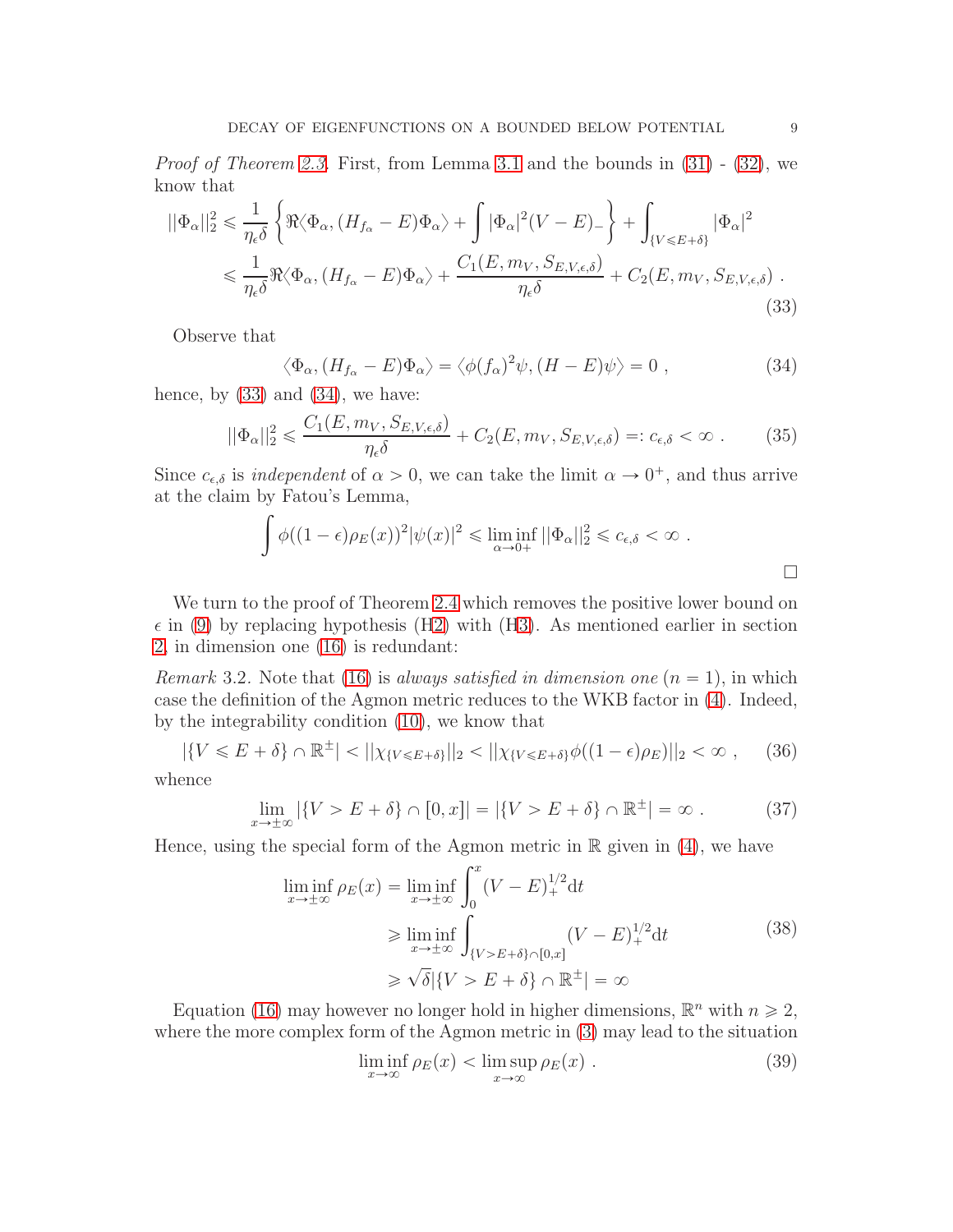The additional hypotheses formulated in (H3) will allow us to remove the positive lower bound on  $\epsilon$  in [\(9\)](#page-3-6) by modifying  $\Phi_{\alpha}$  in Lemma [3.1](#page-6-5) with a smooth cut-off  $\chi_R$ : Specifically, consider

<span id="page-9-0"></span>
$$
\Phi_{\alpha,R} := \chi_R \Phi_\alpha = \chi_R \phi(f_\alpha) \psi \;, \tag{40}
$$

where  $\chi_R \in C^{\infty}(\mathbb{R}^n)$  satisfies  $0 \leq \chi_R \leq 1$ ,  $\chi_R|_{B_R(0)} = 0$ ,  $\chi_R|_{\mathbb{R}^n \setminus \overline{B_{R+1}(0)}} = 1$ , and that  $\nabla \chi_R$  is compactly supported with  $||\nabla \chi_R||_{\infty} \leq 1$ . Here, taking advantage of [\(15\)](#page-5-2), we choose  $R > 0$  in [\(40\)](#page-9-0) so that

<span id="page-9-4"></span>
$$
\sup_{x>R} |\phi'(x)/\phi(x)| \leq 1 . \tag{41}
$$

Observe that  $\Phi_{\alpha,R}$  is still in  $H^1(\mathbb{R}^n) \cap D(V)$ , as both  $\chi_R$  and  $\nabla \chi_R$  are bounded, and that  $\nabla \chi_R$  is compactly supported. Then, the inner product in [\(28\)](#page-7-0) with  $\Phi_{\alpha}$  replaced by  $\Phi_{\alpha,R}$  is well defined in the sense of quadratic forms and can be re-estimated:

$$
\Re \langle \Phi_{\alpha,R}, (H_{f_{\alpha}} - E) \Phi_{\alpha,R} \rangle = \langle \Phi_{\alpha,R}, (V - |\omega_{\alpha}|^2 - E) \Phi_{\alpha,R} \rangle
$$
  
\n
$$
\geq \langle \Phi_{\alpha,R}, (V - \left| \frac{\phi'(f_{\alpha})}{\phi(f_{\alpha})} \right|^2 (1 - \epsilon)(V - E)_{+} - E) \Phi_{\alpha,R} \rangle
$$
  
\n
$$
\geq \langle \phi(f_{\alpha}) \psi, (V - (1 - \epsilon)(V - E)_{+} - E) \phi(f_{\alpha}) \psi \rangle ,
$$
  
\n(42)

where we have used that  $\chi^2_R |\phi'/\phi|^2 \leq 1$ . Hence, we no longer need to adjust  $\epsilon$  to cause the multiplicative factor of  $(V - E)_{+}$  in [\(28\)](#page-7-0) be less than 1, i.e.  $\eta_{\epsilon}$  in [\(29\)](#page-7-1) is now replaced by  $\epsilon$ , which, in turn, replaces the conclusion of Lemma [3.1](#page-6-5) with:

<span id="page-9-3"></span>
$$
||\Phi_{\alpha,R}||_2^2 \leq \frac{1}{\epsilon \delta} \left\{ \Re \langle \Phi_{\alpha,R}, (H_{f_\alpha} - E)\Phi_{\alpha,R} \rangle + \int |\Phi_{\alpha,R}|^2 (V - E)_- \right\} + \int_{\{V \leqslant E + \delta\}} |\Phi_{\alpha,R}|^2 ,\tag{43}
$$

However, this comes at the cost that [\(34\)](#page-8-2) is no longer true, i.e.

$$
\Re \langle \Phi_{\alpha,R}, (H_{f_\alpha} - E) \Phi_{\alpha,R} \rangle \neq 0 \tag{44}
$$

We account for this through the following Lemma, which generalizes [\[16,](#page-17-1) Lemma 3.7].

<span id="page-9-2"></span>**Lemma 3.3.** Given the setup outlined above, with  $\Phi_{\alpha,R}$  defined in [\(40\)](#page-9-0), we have

<span id="page-9-1"></span>
$$
\Re \langle \Phi_{\alpha,R}, (H_{f_{\alpha}} - E) \Phi_{\alpha,R} \rangle = \langle \xi_{\alpha} \phi(f_{\alpha})^2 \psi, \psi \rangle , \qquad (45)
$$

where

$$
\xi_{\alpha} := |\nabla \chi_R|^2 + 2(\nabla \chi_R \cdot \nabla f_{\alpha}) \chi_R \frac{\phi'(f_{\alpha})}{\phi(f_{\alpha})} . \tag{46}
$$

Here, as mentioned earlier,  $\Phi_{\alpha,R} \in H^1(\mathbb{R}^n) \cap D(V)$ , implies that the inner product in [\(45\)](#page-9-1) is well-defined in the sense of quadratic forms.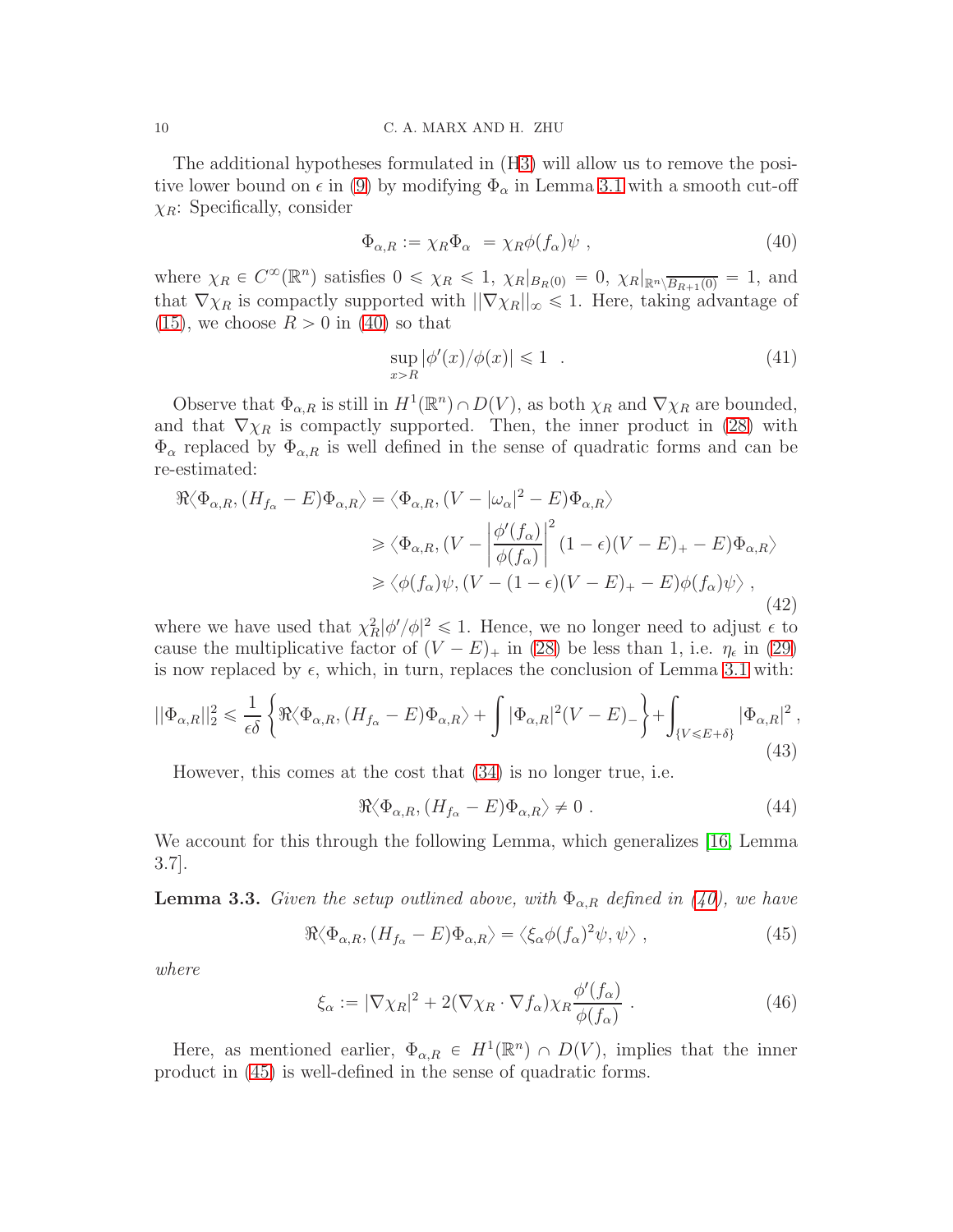*Proof.* Since,  $(H - E)\psi = 0$ , we obtain for the left side of [\(45\)](#page-9-1):

<span id="page-10-1"></span>
$$
\langle \Phi_{\alpha,R}, (H_{f_{\alpha}} - E) \Phi_{\alpha,R} \rangle = \langle \chi_R \phi(f_{\alpha}) \psi, \phi(f_{\alpha}) (H - E) \chi_R \psi \rangle
$$
  
=  $\langle \chi_R \phi(f_{\alpha})^2 \psi, (-\Delta \chi_R - 2\nabla \chi_R \cdot \nabla) \psi \rangle$  (47)

Using integration by parts, we compute

$$
\langle \chi_R \phi (f_\alpha)^2 \psi, -2\nabla \chi_R \cdot \nabla \psi \rangle = \langle [2(\Delta \chi_R) \chi_R \phi (f_\alpha)^2 + 2 | \nabla \chi_R|^2 \phi (f_\alpha)^2 + 4(\nabla \chi_R \cdot \nabla f_\alpha) \chi_R \phi (f_\alpha) \phi'(f_\alpha)] \psi, \psi \rangle + \langle 2 \chi_R \phi (f_\alpha)^2 \nabla \chi_R \cdot \nabla \psi, \psi \rangle , \qquad (48)
$$

which, since the last term in [\(48\)](#page-10-0) is antisymmetric, yields

$$
\Re \langle -2(\nabla \chi_R) \chi_R \phi(f_\alpha)^2 \psi, \nabla \psi \rangle
$$
  
=  $\langle [(\Delta \chi_R) \chi_R \phi(f_\alpha)^2 + |\nabla \chi_R|^2 \phi(f_\alpha)^2 + 2(\nabla \chi_R \cdot \nabla f_\alpha) \chi_R \phi(f_\alpha) \phi'(f_\alpha)] \psi, \psi \rangle$ 

Combining this with [\(47\)](#page-10-1), we thus arrive at the claim:

$$
\Re \langle \Phi_{\alpha}, (H_{f_{\alpha}} - E) \Phi_{\alpha} \rangle = \langle [|\nabla \chi_R|^2 \phi(f_{\alpha})^2 + 2(\nabla \chi_R \cdot \nabla f_{\alpha}) \chi_R \phi(f_{\alpha}) \phi'(f_{\alpha})] \psi, \psi \rangle .
$$

Lemma [3.3](#page-9-2) allows to prove Theorem [2.4,](#page-5-0) which, by requiring the additional hypotheses in (H3) on the both the weight [\(15\)](#page-5-2) and the behavior of the Agmon metric at infinity [\(16\)](#page-5-3), removes the positive lower bound on  $\epsilon$  imposed in [\(9\)](#page-3-6):

*Proof of Theorem [2.4.](#page-5-0)* First, notice that since  $\chi^2_R \leq 1$ , the upper bounds on the right most sides of [\(31\)](#page-7-2)-[\(32\)](#page-7-3) remain unaffected when replacing  $\Phi_{\alpha}$  with  $\Phi_{\alpha,R}$ . Thus, combining  $(43)$  with the bounds in  $(31)-(32)$  $(31)-(32)$ , we have

$$
||\Phi_{\alpha,R}||_2^2 \leq \frac{1}{\epsilon \delta} \Re \langle \Phi_{\alpha,R}, (H_{f_\alpha} - E) \Phi_{\alpha,R} \rangle + \frac{C_1}{\epsilon \delta} + C_2.
$$
 (49)

We recall that the constants  $C_1$  and  $C_2$  in [\(31\)](#page-7-2)-[\(32\)](#page-7-3) are independent of  $\alpha > 0$ . Then, applying Lemma [3.3,](#page-9-2) we obtain

$$
\begin{split}\n||\Phi_{\alpha,R}||_{2}^{2} &\leq \frac{1}{\epsilon\delta}\langle\xi_{\alpha}\phi(f_{\alpha})^{2}\psi,\psi\rangle + \frac{C_{1}}{\epsilon\delta} + C_{2} \\
&\leq \frac{||\psi||_{2}^{2}}{\epsilon\delta}\sup_{x\in\text{supp}|\nabla\chi_{R}|}\left\{\xi_{\alpha}\phi(f_{\alpha})^{2}\right\} + \frac{C_{1}}{\epsilon\delta} + C_{2} \\
&= \frac{||\psi||_{2}^{2}}{\epsilon\delta}\sup_{x\in\text{supp}|\nabla\chi_{R}|}\left\{\left[|\nabla\chi_{R}|^{2} + 2|\nabla\chi_{R}||\nabla f_{\alpha}|\chi_{R}\frac{\phi'(f_{\alpha})}{\phi(f_{\alpha})}\right]\phi(f_{\alpha})^{2}\right\} + \frac{C_{1}}{\epsilon\delta} + C_{2} \\
&\leq \frac{||\psi||_{2}^{2}}{\epsilon\delta}\sup_{x\in\text{supp}|\nabla\chi_{R}|}\left\{\left[|\nabla\chi_{R}|^{2} + 2|\nabla\chi_{R}||\nabla f_{0}|\phi(f)^{2}\right\} + \frac{C_{1}}{\epsilon\delta} + C_{2} =: a_{\epsilon,\delta} < \infty\right.\n\end{split}
$$

where, in the last step, we used [\(41\)](#page-9-4) and that  $|\nabla f_{\alpha}|^2 \leq |\nabla f_0|^2$ , see [\(25\)](#page-6-3). Again, since the constant  $a_{\epsilon,\delta}$  is  $\alpha$ -independent, Fatou's Lemma thus yields

<span id="page-10-2"></span>
$$
||\Phi_R||_2^2 := \lim_{\alpha \to 0^+} ||\Phi_{\alpha,R}||_2^2 \leq a_{\epsilon,\delta} < \infty .
$$
 (50)

<span id="page-10-0"></span>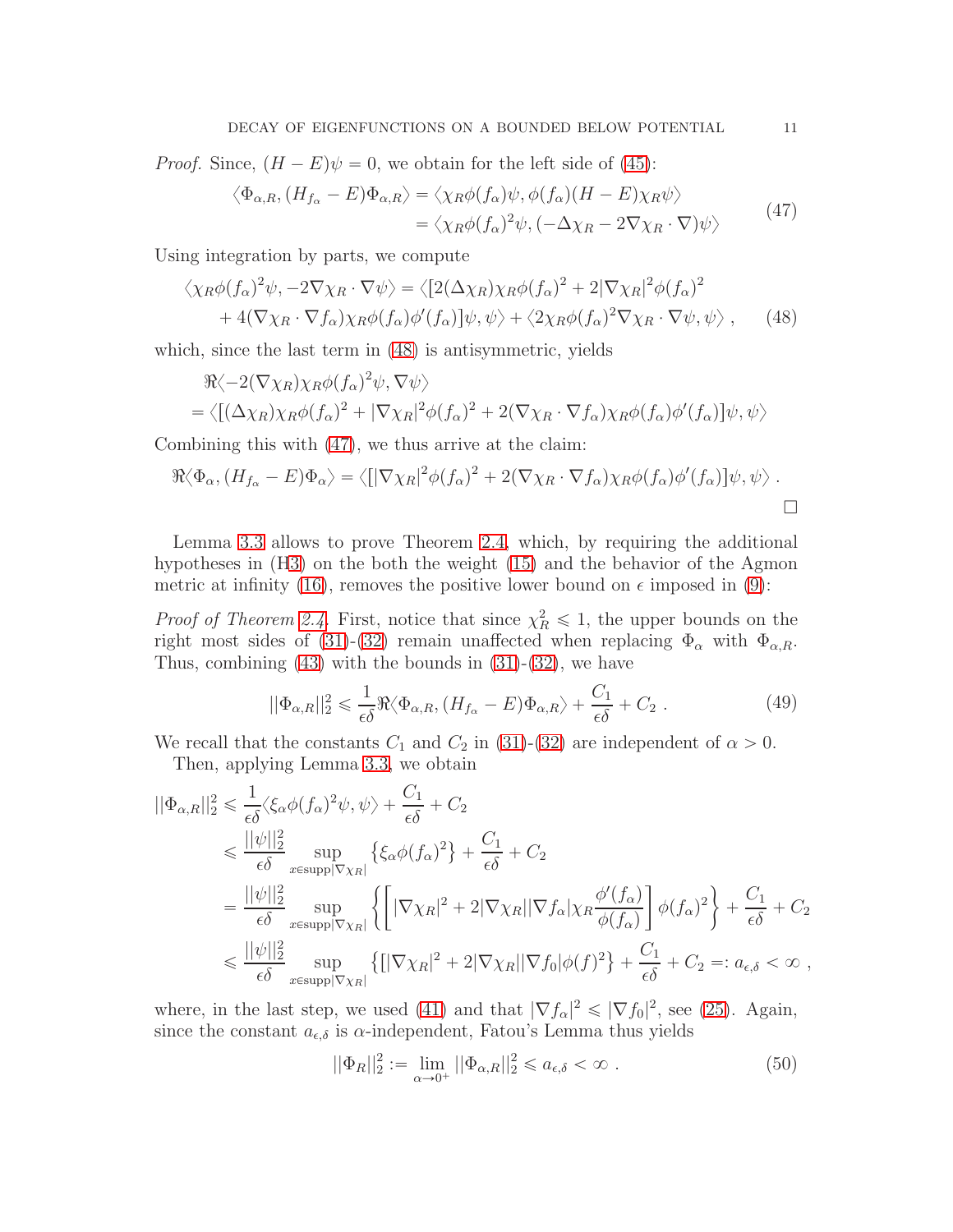In summary, using [\(50\)](#page-10-2) and [\(32\)](#page-7-3), we can bound the integral in the claim:

$$
\int \phi((1-\epsilon)\rho_E(x))^2 |\psi(x)|^2 d^n x = \left\{ \int_{\{V>E+\delta\}} + \int_{\{V\leq E+\delta\}} \right\} \phi((1-\epsilon)\rho_E(x))^2 |\psi(x)|^2 d^n x
$$
  
\n
$$
\leq \int_{\{V>E+\delta\}} \phi((1-\epsilon)\rho_E(x))^2 |\psi(x)|^2 d^n x + C_2
$$
  
\n
$$
= \int_{\{V>E+\delta\}} (1-\chi_R^2)\phi((1-\epsilon)\rho_E(x))^2 |\psi(x)|^2 d^n x + ||\Phi_R||_2^2 + C_2
$$
  
\n
$$
\leq ||\psi||_2^2 \sup_{x \in \overline{B_{R+1}(0)}} \left\{ \phi((1-\epsilon)\rho_E(x))^2 \right\} + a_{\epsilon,\delta} + C_2 ,
$$

where the first term in the last step is finite because it is the supremum of a continuous function over a compact domain.

<span id="page-11-2"></span>3.2. Concluding remarks. We conclude this section with two remarks about about the scope of Theorems [2.3](#page-4-0) and [2.4:](#page-5-0) The first relates  $\delta$  in the integrability condition [\(10\)](#page-3-5) to the distance of the eigenvalue under consideration to the essential spectrum, the second provides examples of potentials which satisfy the hypotheses of Theorems [2.3-](#page-4-0)[2.4.](#page-5-0)

<span id="page-11-1"></span>3.2.1. Integrability condition and the essential spectrum. The classical results for exponential decay of the wave function, both isotropic [\[10,](#page-17-15) [4,](#page-16-4) [6,](#page-17-16) [21\]](#page-17-17) and anisotropic [\[1\]](#page-16-0), consider eigenvalues E below the bottom of the essential spectrum  $\sigma_{\text{ess}}$  of the Schrödinger operator. Indeed, Agmon decay in its most basic form, assumes compactness of the enlarged classically allowed region  $\{V \leqslant E + \delta\}$ , for some  $\delta > 0$ , which in turn implies that  $E \le \inf \sigma_{\rm ess} - \delta$  (e.g. use the well-known Persson characterization for the essential spectrum [\[19\]](#page-17-0) (see also [\[16,](#page-17-1) Theorem 14.11, chapter 14.4.). The following shows that  $\delta$  in the integrability condition [\(10\)](#page-3-5) of Theorems [2.3](#page-4-0)[-2.4](#page-5-0) serves a similar purpose, specifically:

<span id="page-11-0"></span>**Proposition 3.1.** Given a Schrödinger operator  $H = -\Delta + V$  where

- (i) V is real-valued and bounded below with  $V \geq \inf_{x \in \mathbb{R}^n} V =: m_V > -\infty$  and
- (ii) V is relatively  $(-\Delta)$ -bounded with relative bound strictly less than one, i.e.

<span id="page-11-4"></span>
$$
\lim_{\lambda \to +\infty} ||V(-\Delta + \lambda)^{-1}|| < 1 \tag{51}
$$

in particular, H is self-adjoint on the domain  $H^2(\mathbb{R}^n)$ .

Suppose that for some  $E_0 \in \mathbb{R}$ , there exists  $\delta > 0$  such that the set

<span id="page-11-3"></span>
$$
A_{E_0; \delta} := \{ x \in \mathbb{R}^n : V \leqslant E_0 + \delta \}
$$
\n<sup>(52)</sup>

has finite Lebesgue measure. Then, one has

$$
\sigma_{ess}(H) \subseteq [E_0 + \delta, +\infty) \ . \tag{53}
$$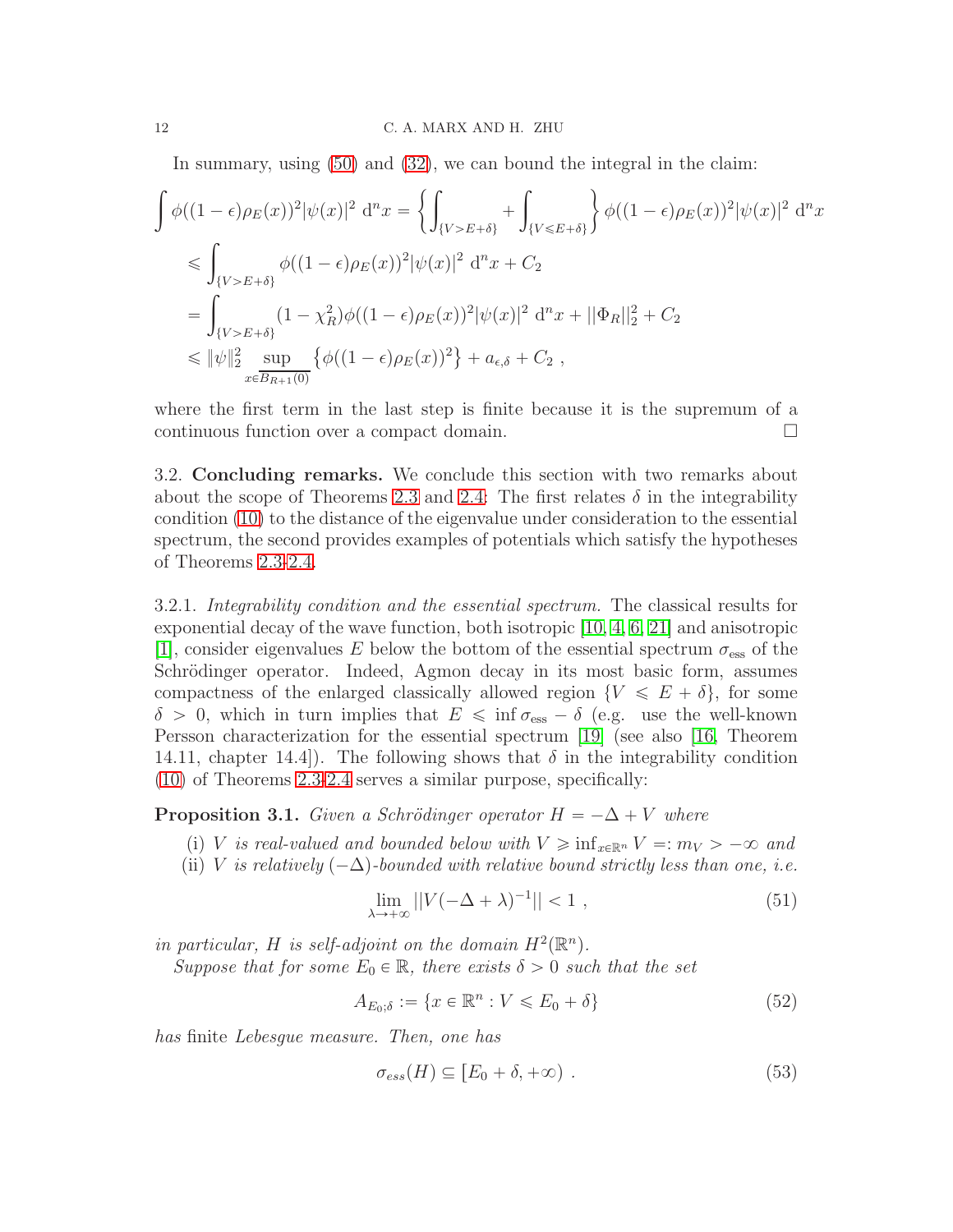In view of Theorems [2.3](#page-4-0)[-2.4,](#page-5-0) observe that, since

$$
\chi_{\{V \le E + \delta\}} \le \chi_{\{V \le E + \delta\}} \phi \left( (1 - \epsilon) \rho_E \right) , \qquad (54)
$$

Proposition [3.1](#page-11-0) interprets  $\delta$  in the integrability condition [\(10\)](#page-3-5) as a lower bound on the distance of the eigenvalue  $E$  to the bottom of the essential spectrum of  $H$ .

The idea of the proof of Proposition [3.1](#page-11-0) is to show that modifying the potential appropriately on the finite measure set  $A_{E_0: \delta}$  does not alter the essential spectrum. To keep the paper self-contained, we include the brief argument as follows:

Proof. Consider the perturbation

$$
W := \chi_{\{V \le E_0 + \delta\}} \cdot (E_0 + \delta - V) \tag{55}
$$

so that  $0 \leq W \leq E_0 + \delta - m_V$ , which by [\(52\)](#page-11-3), yields  $W \in L^2 \cap L^{\infty}(\mathbb{R}^n)$  with

$$
||W||_2 \le (E_0 + \delta - m_V)|A_{E_0, \delta}|.
$$
\n(56)

Since  $W \in L^2(\mathbb{R}^n)$ , we obtain that W is relatively compact with respect to  $(-\Delta)$ (use e.g. Theorem 14.9 in [\[16\]](#page-17-1)). Using  $(51)$ , this shows that W is also relatively compact with respect to  $H$ . In particular, we conclude that

<span id="page-12-1"></span>
$$
\sigma_{\rm ess}(H) = \sigma_{\rm ess}(H + W) \tag{57}
$$

By construction, one has  $V + W \ge E_0 + \delta$ , whence [\(57\)](#page-12-1) yields

$$
\sigma_{\rm ess}(H) = \sigma_{\rm ess}(H + W) \subseteq \sigma(H + W) \subseteq [E_0 + \delta, +\infty), \tag{58}
$$

<span id="page-12-0"></span>proving the claim.  $\Box$ 

3.2.2. Example for potentials satisfying the integrability condition. Our second remark constructs explicit examples in dimension one  $(n = 1)$  for potentials which satisfy the hypotheses of Theorems [2.3-](#page-4-0)[2.4,](#page-5-0) specifically the integrability condition in [\(10\)](#page-3-5). In particular, this shows that these results apply to a nonempty class of Schrödinger operators. In the following construction, the dimension  $(n = 1)$ mainly enters through the simple form of the Agmon metric on  $\mathbb{R}$ , see [\(73\)](#page-14-0) - [\(74\)](#page-14-1) below.

In one dimension, take a potential  $V_0 \in \mathcal{C}(\mathbb{R})$  with  $V_0 \leq 0$ ,  $\lim_{x\to\infty} V_0(x) = 0$ , and so that its negative discrete spectrum satisfies  $\sigma_{disc}(-\Delta + V_0) \cap (-\infty, 0) \neq \emptyset$ ; in particular, then  $\sigma_{\rm ess}(-\Delta + V_0) = [0, +\infty)$ . We thus have a negative eigenvalue  $E_0$  of  $(-\Delta + V_0)$ ,  $-\infty < m_{V_0} := \inf V_0 < E_0 < 0$ , with associated eigenfunction  $|\psi_0| \cdot |\psi_0| |_2 = 1.$ 

Given a monotonic weight function  $\phi \in C^1([0, +\infty))$  for which the conditions [\(7\)](#page-3-3) and [\(8\)](#page-3-4) hold, take a continuous  $V_1 \in L^2 \cap L^{\infty}(\mathbb{R}), V_1 \leq 0$ , such that  $V := V_0 + V_1$ satisfies

<span id="page-12-3"></span>
$$
m_{V_0} \le V \le 0 , \quad \{x \in \mathbb{R} : V(x) = m_{V_0}\} \text{ is unbounded } , \tag{59}
$$

and that

<span id="page-12-2"></span>
$$
\int \chi_{\{V \le E_0\}}(x) \phi(|m_{V_0}|^{1/2}|x|)^2 dx < \infty . \tag{60}
$$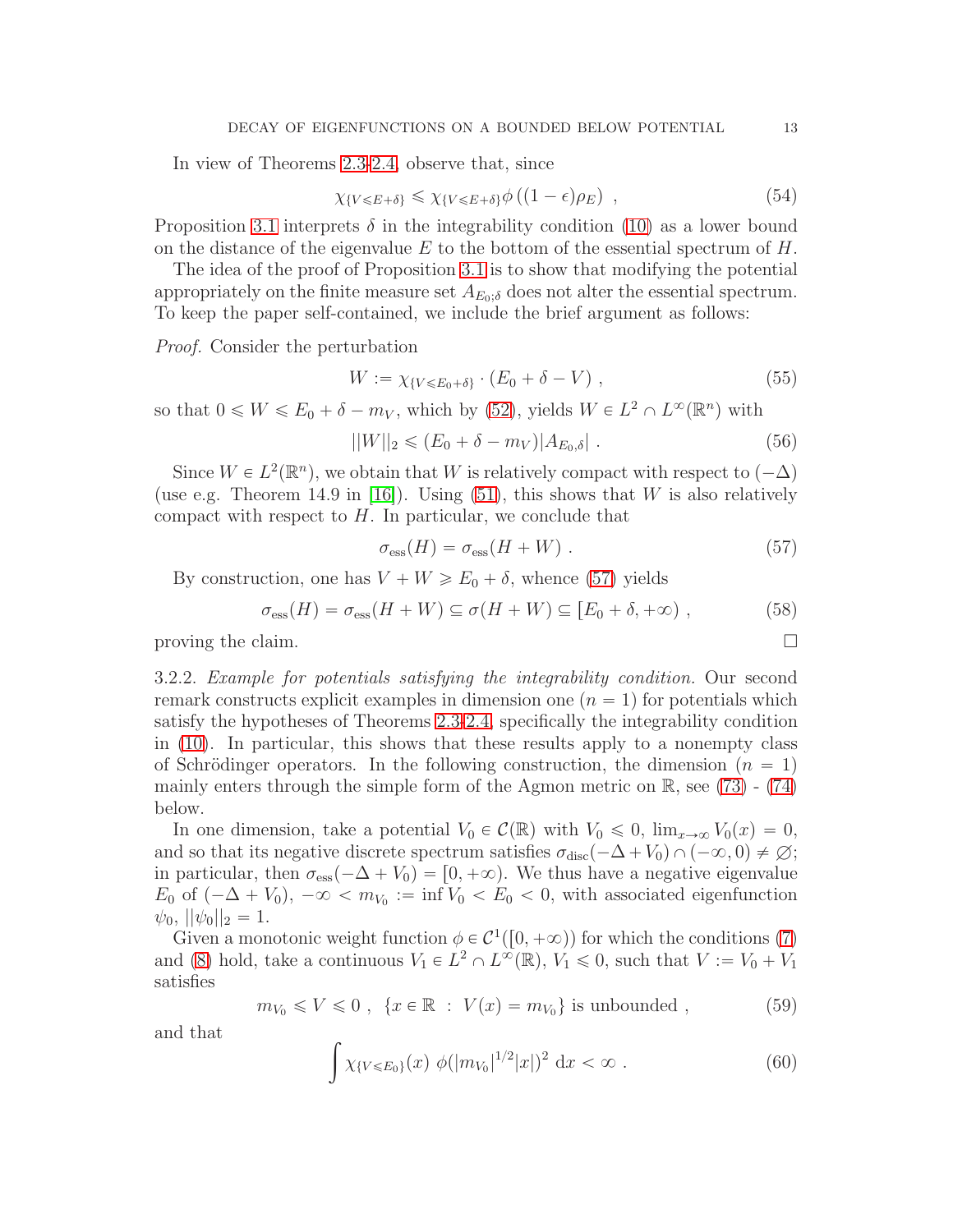Note that since  $m_{V_0} < E_0 < 0$  and  $\lim_{x\to\infty} V_0(x) = 0$ , the set  $\{V_0 \leq E_0\}$  is bounded, whence such  $V_1$  can always be found independent of how  $V_0$  decays to zero. Morally, the perturbation  $V_1$  is used to add negative spikes to the original potential  $V_0$  reaching down to  $m_{V_0}$  on the set  $\{x \in \mathbb{R} : V_0 > E_0\}$ , so that  $V_0 + V_1$ satisfies the condition in [\(60\)](#page-12-2).

*Remark* 3.4. To construct  $V_1$  more explicitly, fix  $0 < R < +\infty$  such that

$$
\{x \in \mathbb{R} : V_0(x) \le E_0\} \subseteq \left[-\frac{R}{2}, \frac{R}{2}\right].\tag{61}
$$

Take  $(c_j)_{j\in\mathbb{N}}$  to be an increasing sequence in the set  $\{x \in (0, +\infty) : V_0(x) > E_0\}$ such that  $\lim_{j\to\infty} c_j = +\infty$ . For  $j \in \mathbb{N}$ , let  $0 < l_j < 1$  with  $\sum_{j\in\mathbb{N}} l_j < \infty$ , so that the collection of intervals  $\left[c_j - \frac{l_j}{2}\right]$  $\frac{l_j}{2}$ ,  $c_j + \frac{l_j}{2}$  $\frac{2}{2}$  are mutually disjoint and that

$$
[c_j - \frac{l_j}{2}, c_j + \frac{l_j}{2}] \subseteq \{x \in (0, +\infty) : V_0(x) > E_0\}.
$$
 (62)

Now, obtain  $V \in \mathcal{C}(\mathbb{R})$  by modifying  $V_0$  continuously on each of the mutually disjoint intervals  $\left[c_j - \frac{l_j}{2}\right]$  $\frac{l_j}{2}$ ,  $c_j + \frac{l_j}{2}$  $\left[\frac{l_j}{2}\right]$  so that, for  $j \in \mathbb{N}$ , one has

<span id="page-13-0"></span>
$$
V(x) = m_{V_0}, \text{ for } x \in [c_j - \frac{l_j}{4}, c_j + \frac{l_j}{4}],
$$
\n(63)

$$
m_{V_0} \le V(x) \le 0
$$
, for  $x \in [c_j - \frac{l_j}{2}, c_j + \frac{l_j}{2}]$ , (64)

while not changing  $V_0$  otherwise, i.e.

<span id="page-13-1"></span>
$$
V(x) = V_0(x) \text{ , for } x \in \mathbb{R} \setminus \left\{ \bigcup_{j \in \mathbb{N}} [c_j - \frac{l_j}{2}, c_j + \frac{l_j}{2}] \right\} \text{ .}
$$
 (65)

Set  $V_1 := V - V_0 \in L^{\infty}(\mathbb{R})$ . Since  $m_{V_0} \leq V_1 \leq 0$ , the properties of V in [\(63\)](#page-13-0)-[\(65\)](#page-13-1) imply

$$
||V_1||_2^2 \le m_{V_0}^2 \sum_{j \in \mathbb{N}} l_j < +\infty , \qquad (66)
$$

whence  $V_1 \in L^2 \cap L^{\infty}(\mathbb{R})$  as claimed. By construction, we also obtain

$$
\bigcup_{j \in \mathbb{N}} [c_j - \frac{l_j}{4}, c_j + \frac{l_j}{4}] \subseteq \{x \in \mathbb{R} : V(x) = m_{V_0}\},\tag{67}
$$

verifying [\(59\)](#page-12-3). Finally, since

$$
\{V \le E_0\} \subseteq \bigcup_{j \in \mathbb{N}} [c_j - \frac{l_j}{2}, c_j + \frac{l_j}{2}] \cup [-\frac{R}{2}, \frac{R}{2}], \qquad (68)
$$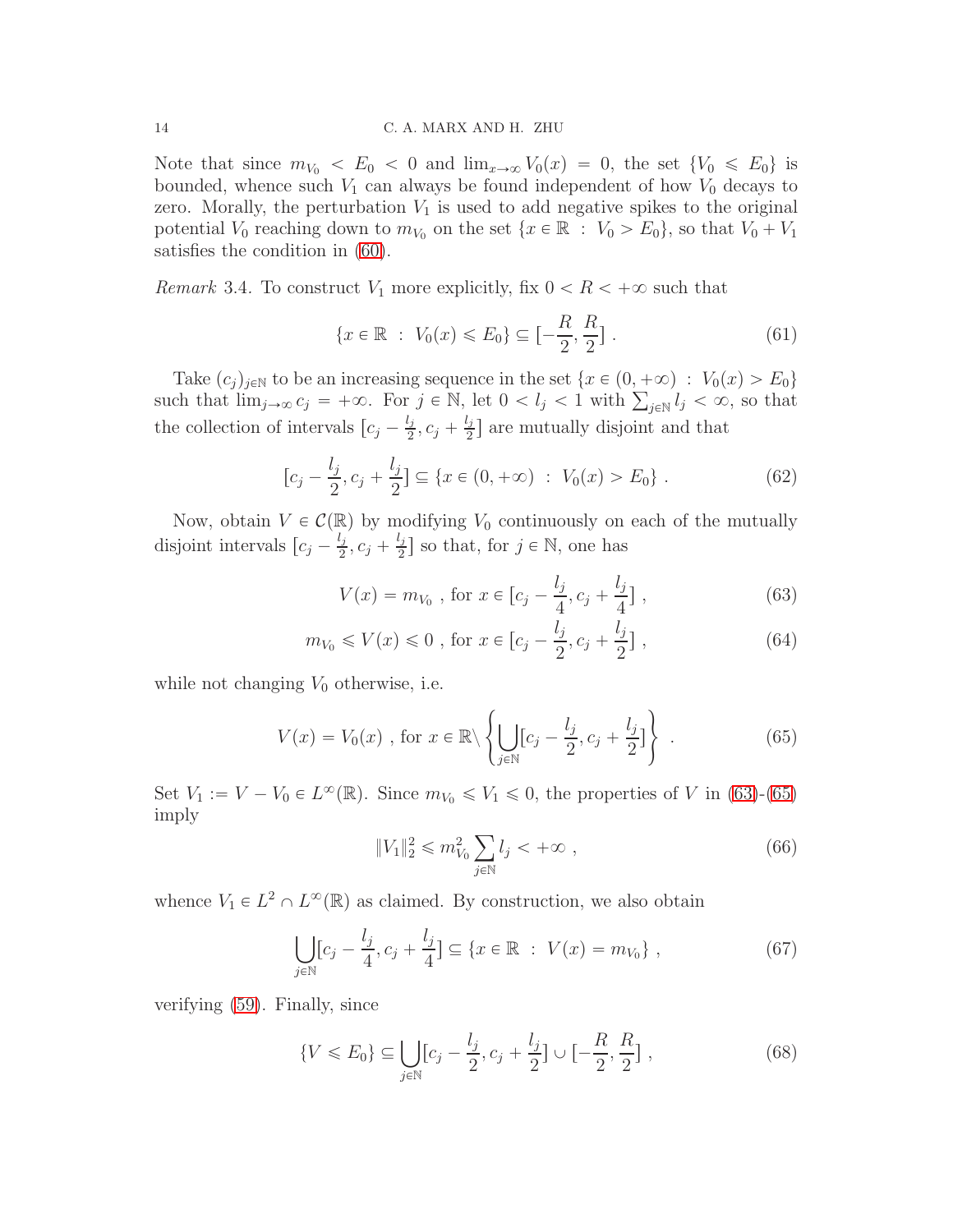we conclude, in analogy to [\(12\)](#page-4-3) in Remark [2.2,](#page-4-1) that

$$
\int \chi_{\{V \le E_0\}}(x) \phi(|m_{V_0}|^{1/2}|x|)^2 dx \le R \cdot \phi\left(|m_{V_0}|^{1/2}R\right)^2 + \sum_{j \in \mathbb{N}} l_j \cdot \phi\left(|m_{V_0}|^{1/2}\left(c_j + \frac{1}{2}\right)\right)^2 ,\tag{69}
$$

where we used that  $\phi$  is increasing and that  $0 < l_j < 1$ , for all  $j \in \mathbb{N}$ .

In summary, choosing the sequence  $(l_i)$  to decay fast enough (adapted to the rate of increase of  $\phi$ ) such that the right hand side of [\(69\)](#page-14-2) is finite, we obtain V (and thus implicitly  $V_1 = V - V_0$ ) such that [\(60\)](#page-12-2) holds. Here, we note that since by hypothesis  $\phi$  has bounded logarithmic derivative [\(8\)](#page-3-4), i.e. by Grönwall's inequality  $\phi(t) \leq \phi(0)e^{M_{\phi}t}$  for  $t \in [0, +\infty)$ , [\(69\)](#page-14-2) is always satisfied if

<span id="page-14-2"></span>
$$
l_j \leqslant \frac{1}{j^2} e^{-2M_{\phi}|m_{V_0}|^{1/2} (c_j + \frac{1}{2})} \tag{70}
$$

of course, a slower decay of  $(l_i)$  is possible depending on the rate of increase of  $\phi$ .

Since  $V_1 \in L^2(\mathbb{R})$ , it is relatively compact to  $(-\Delta + V_0)$ . Hence, we know that

$$
\sigma_{\rm ess}(-\Delta + V_0 + V_1) = \sigma_{\rm ess}(-\Delta + V_0) = [0, \infty) . \tag{71}
$$

Moreover, by construction we have

$$
m_{V_0} \langle \psi_0, H\psi_0 \rangle = \langle \psi_0, (-\Delta + V_0)\psi_0 \rangle + \underbrace{\langle \psi_0, V_1\psi_0 \rangle}_{\leq 0} \langle E_0, \rangle \tag{72}
$$

thus the min-max principle guarantees the existence of an eigenvalue  $E$  of  $H$  with  $m_{V_0} < E \leq E_0$  of H and an associated eigenfunction  $\psi$ ,  $||\psi||_2 = 1$ . Since V is bounded, the operator  $H = -\Delta + V$  is self-adjoint on the domain  $D(H)$  =  $H^2(\mathbb{R}) \subseteq D(V)$ , where  $D(V)$  is defined in (H1). In particular, by the Sobolev Embedding Theorem, the hypothesis  $\psi \in L^{\infty}(\mathbb{R})$  is trivially satisfied.

Now, we can bound the Agmon distance to the origin by the following:

<span id="page-14-0"></span>
$$
\rho_E(x) = \text{sgn}(x) \int_0^x (V(t) - E)_+^{1/2} dt \le |m_{V_0}|^{1/2} |x| \, , x \in \mathbb{R} \,, \tag{73}
$$

which, together with [\(60\)](#page-12-2), implies that for every  $0 < \epsilon < 1$ ,

$$
||\chi_{\{V_0 + V_1 \le E\}} \phi((1 - \epsilon)\rho_E)||_2 \le ||\chi_{\{V_0 + V_1 \le E_0\}} \phi((1 - \epsilon)\rho_E)||_2
$$
  

$$
\le ||\chi_{\{V_0 + V_1 \le E_0\}} \phi(|m_V|^{1/2}|x|)||_2 < \infty .
$$
 (74)

Hence, the eigenfunction  $\psi$  associated with E satisfies the hypotheses of Theorem [2.3](#page-4-0) for every  $0 < \delta < E_0 - E$ . Notice that by [\(59\)](#page-12-3), since  $m_{V_0} < E$ , the set

<span id="page-14-1"></span>
$$
\{x \in \mathbb{R} : V(x) = m_{V_0}\} \subseteq \{x \in \mathbb{R} : V(x) \leqslant E\}
$$
\n
$$
(75)
$$

is unbounded, in particular, the classically allowed region for the potential V and the eigenvalue  $E$  of  $H$  is not compact.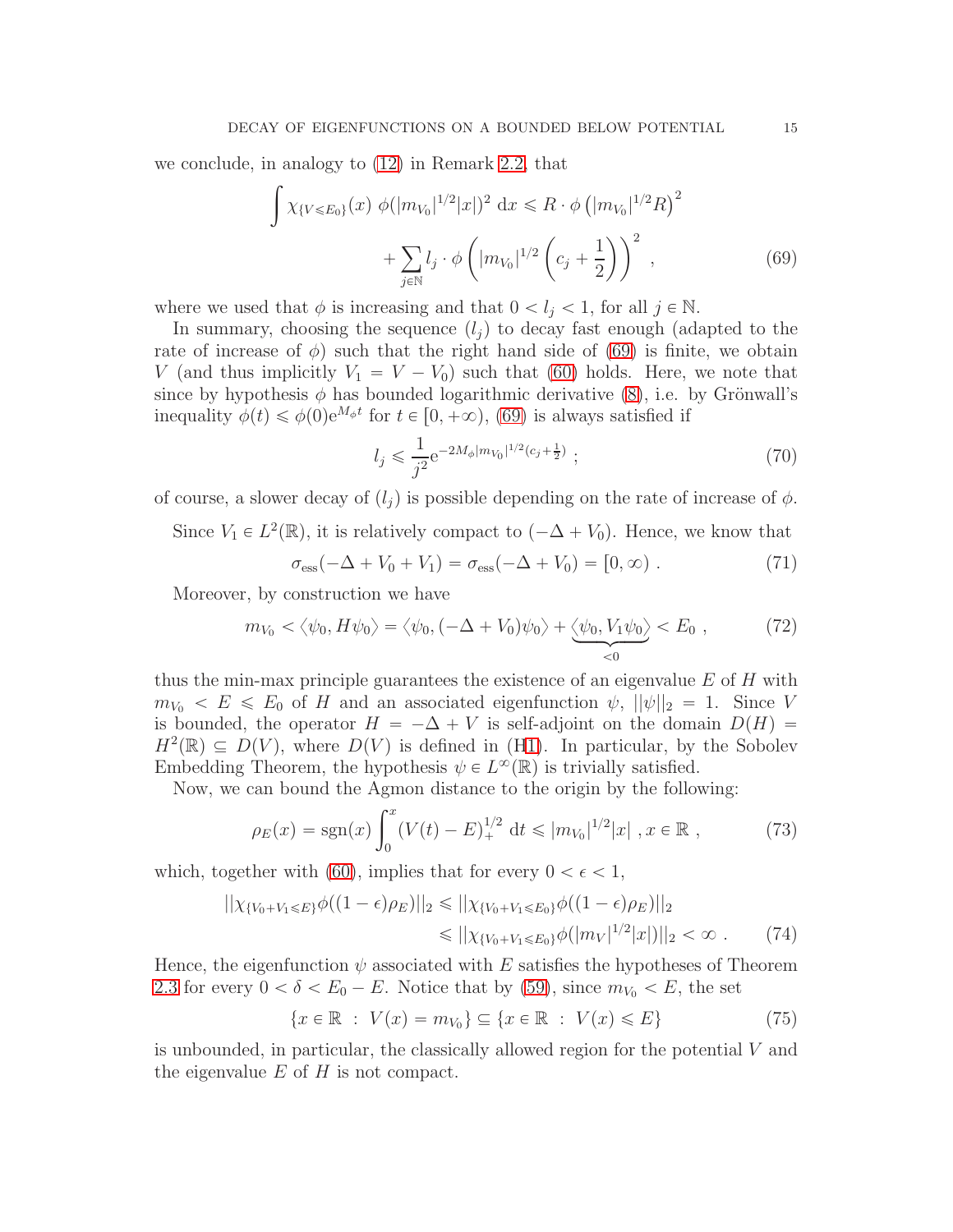Finally, since by Remark [3.2,](#page-8-0) [\(16\)](#page-5-3) in (H3) always holds for dimension  $n = 1$ , the non-emptiness of the content of Theorem [2.4](#page-5-0) follows for all admissible weights  $\phi$  which also satisfy the condition in [\(15\)](#page-5-2).

# 4. Point-wise decay

<span id="page-15-0"></span>In this last section we show that the  $L^2$  decay in Theorem [2.3](#page-4-0) and [2.4](#page-5-0) implies point-wise decay if the potential is sufficiently regular. The case where the weight function  $\phi$  is exponential is well known [\[1,](#page-16-0) chapter 5], see also [\[16,](#page-17-1) chapter 3.5]. Here, we will modify these arguments appropriately to obtain point-wise bounds for general admissible weights  $1 \leq \phi \in C^1([0, +\infty))$  with bounded logarithmic derivative. The latter in particular accounts for the power law weights  $\phi(t)$  =  $(1 + t)^r$  with  $r > 0$ . In the following we will consider potentials  $V \in C_b^k(\mathbb{R}^n)$ , for  $k \in \mathbb{N}$ , where, as usual,  $C_b^k(\mathbb{R}^n)$  denotes the  $\mathcal{C}^k$ -functions whose partial derivatives, up to order  $k$ , are all bounded.

Since, for all  $s \geq 0$ ,  $(-\Delta + 1)^{-1}$ :  $H^s(\mathbb{R}^n) \to H^{s+2}(\mathbb{R}^n)$ , regularity of the potential  $V \in C_b^k(\mathbb{R}^n)$  implies that any eigenfunction  $\psi \in L^2(\mathbb{R})$  of  $H = -\Delta + V$ automatically satisfies  $\psi \in H^{k+2}(\mathbb{R}^n)$ . In particular, taking  $k \in \mathbb{N}$  sufficiently large to ensure  $k+2 > \frac{n}{2}$  $\frac{n}{2}$  or equivalently  $k > (n-4)/2$ , one can then prove local bounds for the  $L^{\infty}$ -norm of  $\psi$  by its  $L^{2}$ -norm, specifically:

<span id="page-15-2"></span>**Lemma 4.1** (cf. Theorem 5.1 in [\[1\]](#page-16-0) or Lemma 3.9 in [\[16\]](#page-17-1)  $\cdot$  Let  $V \in C_b^k(\mathbb{R}^n)$ for  $k \in \mathbb{N}$  with  $k > (n-4)/2$ . Suppose  $H\psi = E\psi$  for  $\psi \in L^2(\mathbb{R}^n)$  and  $E \in \mathbb{R}$ . Then,  $\psi \in C_b^0(\mathbb{R}^n)$  vanishing at infinity and there exists  $C_{E,V}$  depending on E and  $\sup_{x\in\mathbb{R}^n} |V^{(\alpha)}(x)|, |\alpha| = 0, ..., k$ , such that for all  $x_0 \in \mathbb{R}^n$ , one has

<span id="page-15-3"></span>
$$
\max_{x \in B_{1/2}(x_0)} |\psi(x)| \leqslant C_{E,V} ||\psi||_{L^2(B_1(x_0))} . \tag{76}
$$

Here, we mention that the condition  $k + 2 > \frac{n}{2}$  $\frac{n}{2}$  ensures that  $\widehat{\psi} \in L^1(\mathbb{R}^n)$ , in particular  $\psi \in C_b^0(\mathbb{R}^n)$  vanishing at infinity, so that the boundedness condition on  $\psi$  in (H1) part (a) holds true for any such eigenfunction, irrespective of the dimension  $n$ ; see also Remark [2.1.](#page-2-2) Relying on Lemma [4.1,](#page-15-2) we can then claim:

<span id="page-15-1"></span>**Theorem 4.2** (Point-wise Bound). Let  $H = -\Delta + V$  be as in (H1) and assume that moreover  $V \in C_b^k(\mathbb{R}^n)$  for  $k \in \mathbb{N}$  with  $k > (n-4)/2$ . Let  $\psi \in L^2(\mathbb{R}^n)$  be an eigenfunction of H with associated eigenvalue  $E \in \mathbb{R}$  such that, for some weight function  $1 \leq \phi \in C^1([0, +\infty))$  satisfying [\(8\)](#page-3-4) and  $0 < \epsilon < 1$ , one has

$$
\phi((1-\epsilon)\rho_E)\psi \in L^2(\mathbb{R}^n) .
$$

Then, there exists a constant  $0 < C_{\epsilon} < \infty$  such that

<span id="page-15-4"></span>
$$
|\psi(x)| \leq C_{\epsilon} \phi((1 - \epsilon)\rho_E(x))^{-1} , \quad \forall x \in \mathbb{R}^n .
$$
 (77)

*Proof of Theorem [4.2.](#page-15-1)* Fix an arbitrary  $x_0 \in \mathbb{R}^n$ . Then, by Lemma [4.1,](#page-15-2) there exists  $C_{E,M,V}$  such that [\(76\)](#page-15-3) holds, whence since  $\phi \geq 1$ , we have uniformly over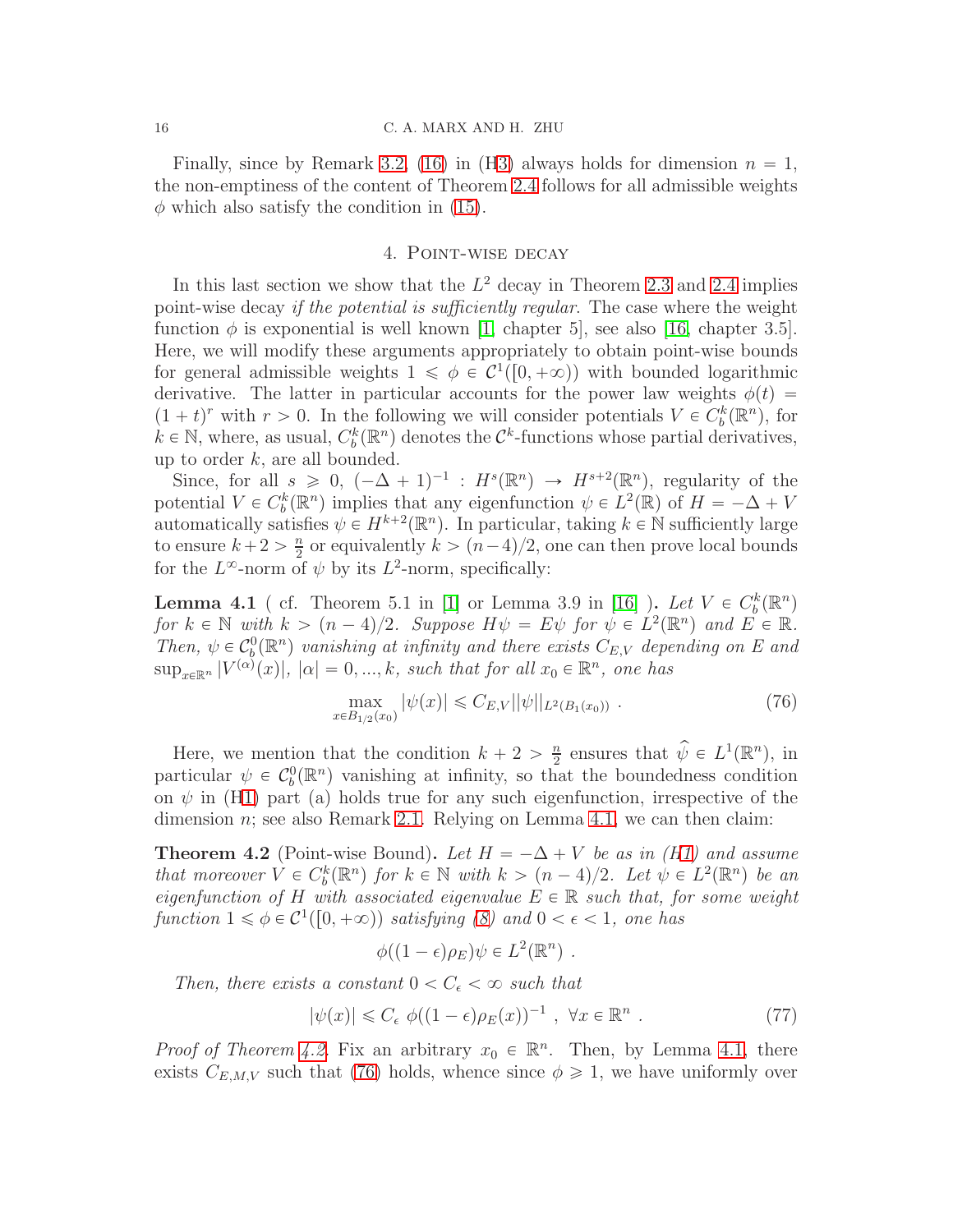$$
||\psi\phi((1-\epsilon)\rho_E)||_{\infty;B_{1/2}(x_0)} \leq C_{E,V} \left(\sup_{x \in B_1(x_0)} \phi((1-\epsilon)\rho_E)\right) ||\psi||_{L^2(B_1(x_0))}
$$
  

$$
\leq C_{E,V} \left(\sup_{x,y \in B_1(x_0)} \frac{\phi((1-\epsilon)\rho_E(x))}{\phi((1-\epsilon)\rho_E(y))}\right) \cdot ||\psi\phi((1-\epsilon)\rho_E)||_{L^2(B_1(x_0))}
$$
(78)

By hypothesis in  $(8)$ ,  $\phi$  has bounded logarithmic derivative, thus

$$
|\log(\phi(s)) - \log(\phi(t))| \le M_{\phi} \cdot |s - t|, \ \forall s, t \in [0, \infty).
$$
 (79)

In particular, for all  $x, y \in B_1(x_0)$ , we conclude

$$
\left| \log \left( \frac{\phi((1-\epsilon)\rho_E(x))}{\phi((1-\epsilon)\rho_E(y))} \right) \right| \le M_\phi \cdot (1-\epsilon) |\rho_E(x) - \rho_E(y)| \tag{80}
$$

<span id="page-16-6"></span><span id="page-16-5"></span>
$$
\leqslant M_{\phi} \cdot (1 - \epsilon) \rho_E(x, y) \tag{81}
$$

$$
\leq 2M_{\phi}(1-\epsilon)c\;, \tag{82}
$$

where  $c = (\max V - E)^{1/2}$  using that V was assumed to be bounded. Observe that the upper bound in [\(82\)](#page-16-5) is *uniform* in  $x_0 \in \mathbb{R}^n$ .

In summary, we obtain

$$
\sup_{x,y\in B_1(x_0)} \left| \frac{\phi((1-\epsilon)\rho_E(x))}{\phi((1-\epsilon)\rho_E(y))} \right| \leq e^{2M_\phi(1-\epsilon)c} ,\qquad (83)
$$

which, combined with [\(78\)](#page-16-6), yields

$$
||\psi\phi((1-\epsilon)\rho_E)||_{\infty; B_{1/2}(x_0)} \leq C_{E,V} e^{2M_{\phi}(1-\epsilon)c} \cdot ||\psi\phi((1-\epsilon)\rho_E)||_{L^2(B_1(x_0))}
$$
  

$$
\leq C_{E,V} e^{2M_{\phi}(1-\epsilon)c} \cdot ||\psi\phi((1-\epsilon)\rho_E)||_{L^2(\mathbb{R}^n)} . \tag{84}
$$

Since  $x_0 \in \mathbb{R}^n$  was arbitrary and the right-most side of [\(84\)](#page-16-7) is independent of  $x_0$ , we obtain the claim in [\(77\)](#page-15-4).  $\Box$ 

### <span id="page-16-7"></span>**REFERENCES**

- <span id="page-16-0"></span>[1] S. Agmon, Lectures on exponential decay of solutions of second-order elliptic equations: bounds on eigenfunctions of N-body Schrödinger operators, Mathematical Notes 29, Princeton University Press, Princeton, NJ; University of Tokyo Press, Tokyo (1982), 118 pp.
- <span id="page-16-1"></span>[2] S. Akduman, A. Pankov, Exponential estimates for quantum graphs, Electronic Journal of Differential Equations, Vol. 2018, No. 162 (2018), pp. 1 - 12.
- <span id="page-16-2"></span>[3] D. N. Arnold, G. David, M. Filoche, D. Jerison, S. Mayboroda, Localization of eigenfunctions via an effective potential, Comm. Partial Differential Equations 44, no. 11 (2019), 1186 - 1216.
- <span id="page-16-4"></span>[4] J.-M. Barbaroux, J. M. Combes, P. D. Hislop, Band-edge localization for some random Schrödinger operators, Helv. Phys. Acta  $70$  (1997), 16 - 43.
- <span id="page-16-3"></span>[5] R. Carmona, B. Simon, Pointwise Bounds on Eigenfunctions and Wave Packets in N-Body Quantum Systems V. Lower Bounds and Path Integrals, Commun. Math. Phys. 80, 59-98 (1981).